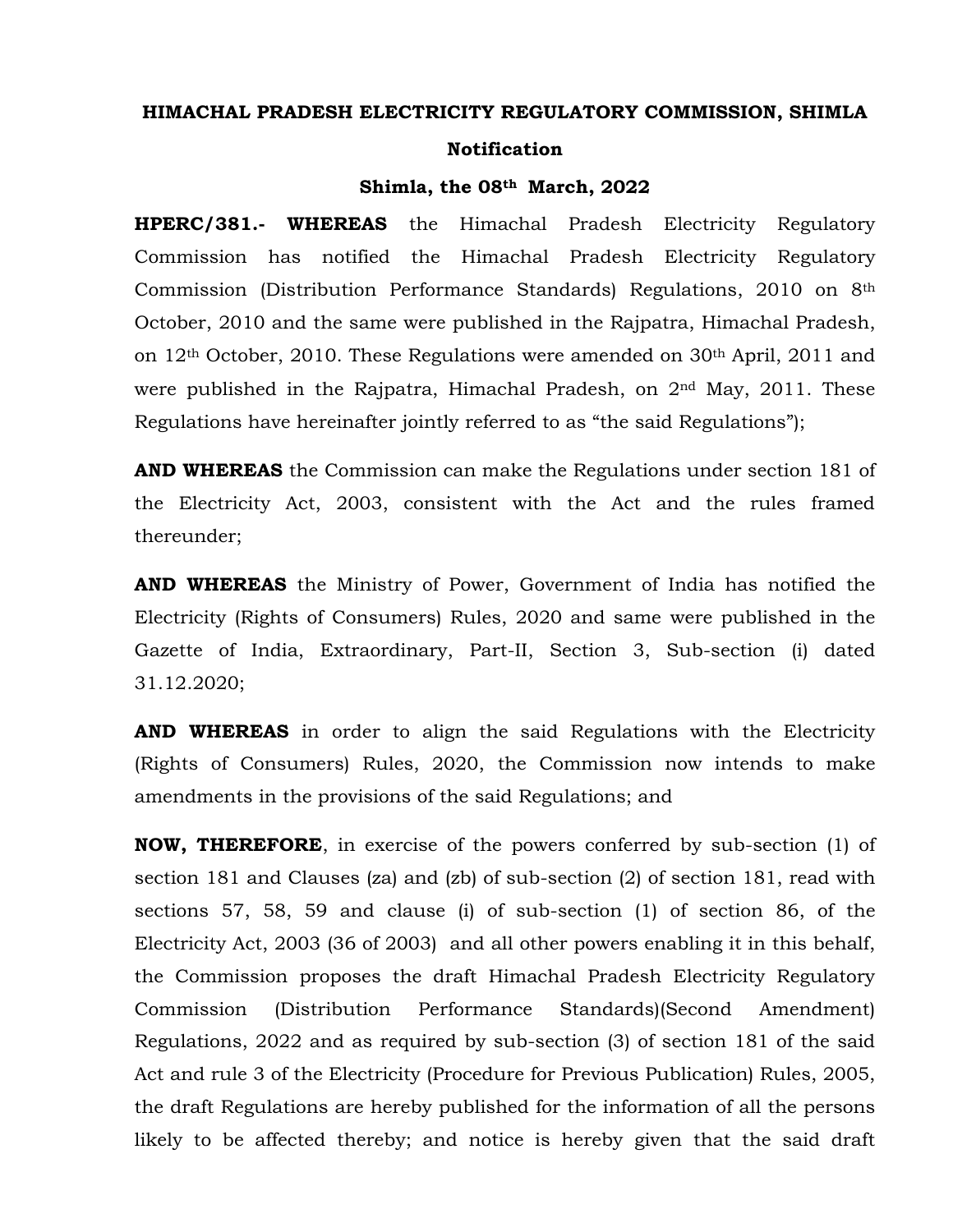Regulations will be taken into consideration after the expiry of thirty (30) days from the date of publication of this notification in the Rajpatra, Himachal Pradesh, together with any objections or suggestions which may within the aforesaid period be received in respect thereto.

The text of the aforesaid draft Regulations is available on the website of the Commission i.e. http.//www.hperc.org. The objections or suggestions in this behalf should be addressed to the Secretary, Himachal Pradesh Electricity Regulatory Commission, Vidyut Aayog Bhawan, Block-37, SDA Complex, Kasumpti-171009(HP).

#### **DRAFT REGULATIONS**

**1. Short title and commencement.-** (1) These Regulations may be called the Himachal Pradesh Electricity Regulatory Commission (Distribution Performance Standards )(Second Amendment) Regulations, 2022.

(2) These Regulations shall come into force from the date of their publication in the Rajpatra, Himachal Pradesh.

## **2. Amendment of Regulation 2 of the Himachal Pradesh Electricity Regulatory Commission (Distribution Performance Standards) Regulations, 2010 (hereinafter referred as the said Regulations).-**

For the words "The Act" wherever occurs in clause (19), the words "The Act or The Rules" shall be substituted.

### **3. Amendment of Regulation 5 of the said Regulations.-**

#### **In regulation 5 of the said Regulations -**

- (I) In sub-regulation (2)-
	- (a) in first proviso, for the words "Provided that any person", the words, figures, brackets and sign "Provided that, save as provided in subregulations (6), (7), (8), (9) and (10), any person" shall be substituted; and for the words and figure "45 days", the words and figure "90 days" shall be substituted; and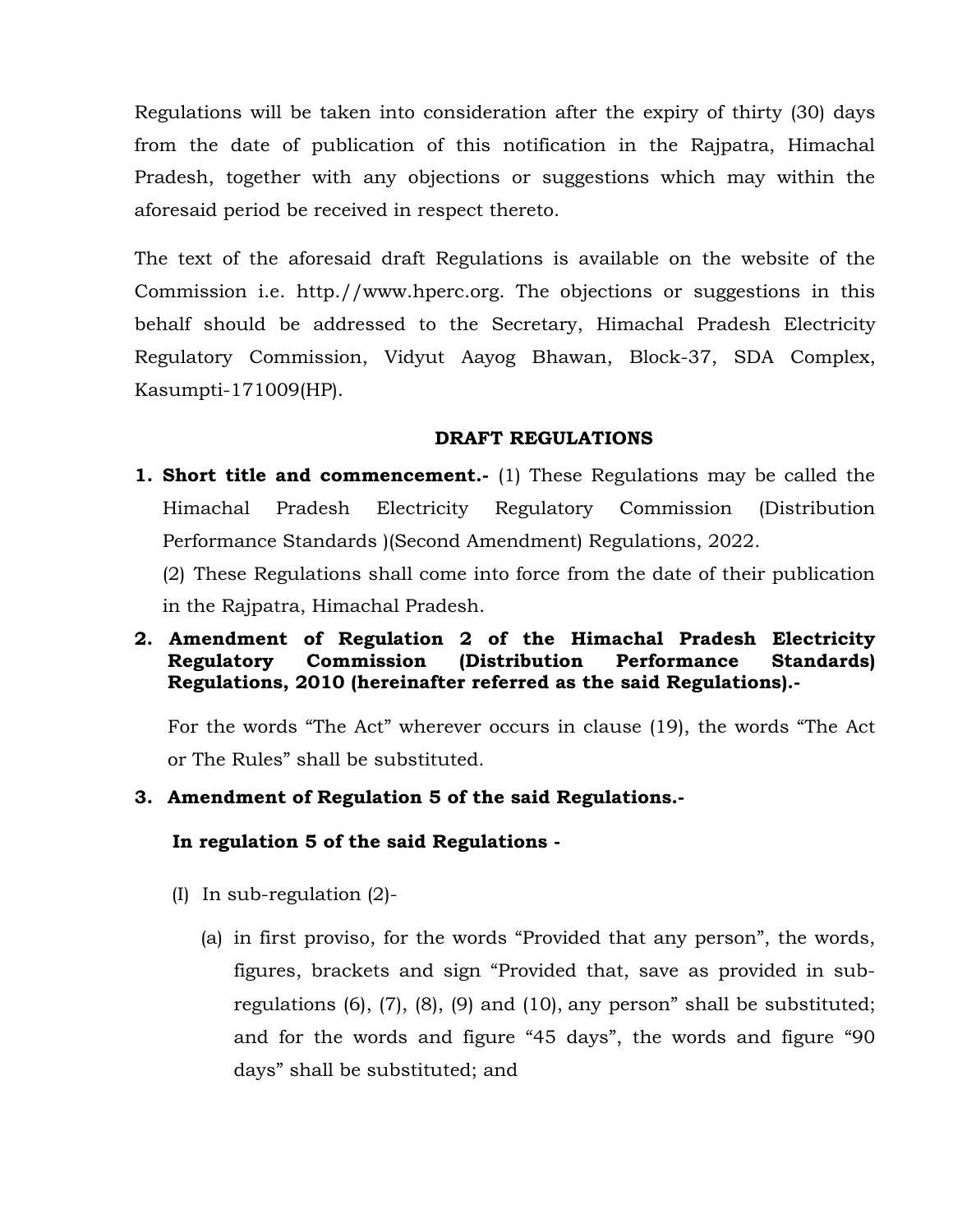(b) for second proviso, the following shall be substituted, namely :-

 "Provided further that the licensee shall compensate the affected person(s) within the following timelines:-

- (i) in cases not covered under the mechanism for automatic compensation as per sub-regulation (6) and sub-regulation (8), within 90 days from the day of filing of the claim; and
- (ii) in cases covered under the mechanism for automatic compensation as per sub-regulation (6) and sub-regulation (8)-
	- (a) within 30 days from the date on which the claim is filed by the aggrieved person (i.e. where the licensee does not provide automatic compensation within the timelines specified in sub-regulation (6) and sub-regulation(8)); and
	- (b) if such claim is filed before the expiry of the timelines specified in sub-regulation (6) and sub-regulation (8) (i.e. without waiting for the automatic compensation from the licensee), the licensee shall compensate the claimant within 30 days from the date on which the such timeline expire. However, the additional compensation of 30% specified in sub-regulation (10), shall not be applicable in such cases."
- $(II)$  for sub-regulation (3), the following shall be substituted, namely :-
	- "(3) In case the licensee fails to pay the compensation or if the affected person is aggrieved by non-redressal of his grievances, he may approach the concerned Consumer Grievance Redressal Forum for the redressal of his grievance by filing his grievance, in accordance with the provisions of the Himachal Pradesh Electricity Regulatory Commission (Consumer Grievances Redressal Forum and Ombudsman) Regulations, 2013 as amended from time to time and if the Consumer is not satisfied with the redressal of his grievances by the Forum, the consumer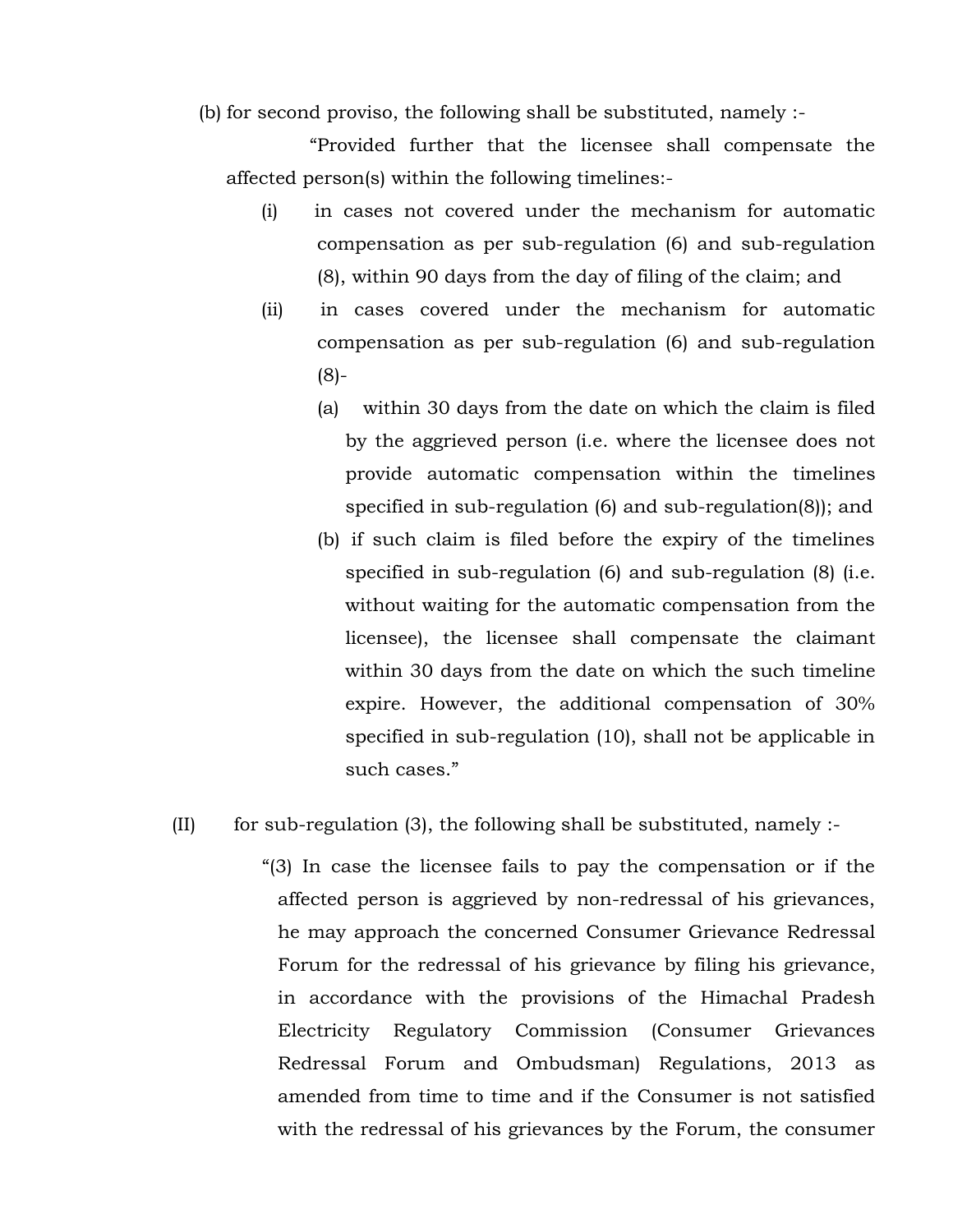may make a representation to the Ombudsman, in accordance with the provisions of the said Regulations :

 Provided that compensation under these Regulations shall be based on the classification of such failure and the rate(s) specified in these Regulations and the payment of such compensation shall be made through cheque or through adjustment in the consumer's bills."

(III) after sub-regulation (5), the following new sub-regulations (6) to (12) shall be added, namely:-

> "(6) While making the roadmap for smart metering , as provided in para 4.1.2 of the Electricity Supply Code, the licensee shall also include the mechanism for remote monitoring of certain parameters for which it shall, after setting up of the required hardware and software system as per the such road map approved by the Commission, automatically provide, on monthly basis and without waiting for any claim from the aggrieved person, compensation if it is successfully established by such system that there is a default in its performance in respect of any of such parameters:

> Provided that the licensee shall submit such roadmap for the approval of the Commission by 30th September, 2022.

> (7) The licensee shall design and maintain the distribution system as per the timelines approved by the Commission in the roadmap in order to increase in the list of parameters which can be monitored remotely and for which automatic compensation shall be provided as per sub-regulation (6).

> (8) The licensee shall also evolve and implement, in a phased manner as per the timelines approved in the roadmap, a mechanism under which it shall, in case of default in meeting such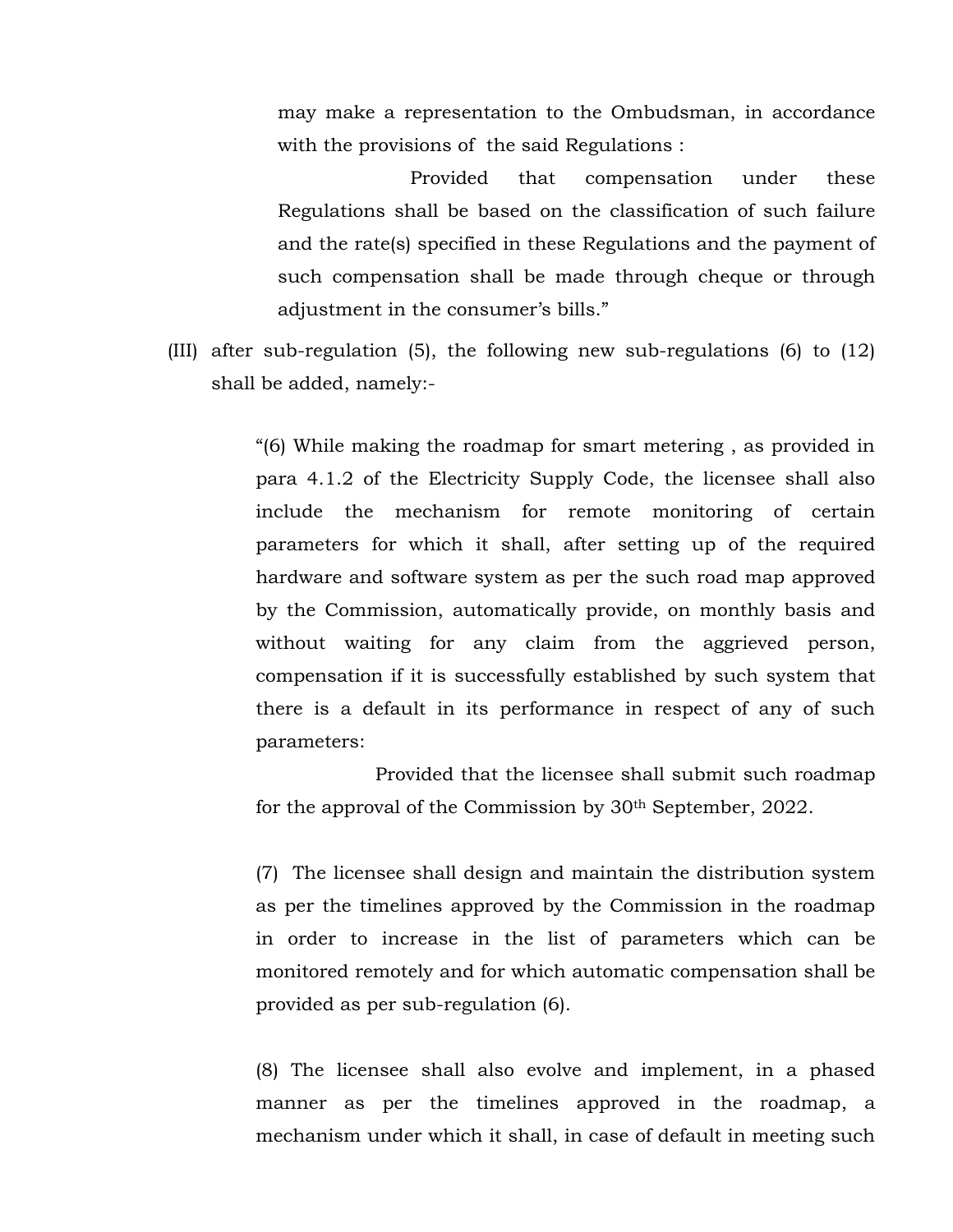performance standards relating to the consumer related services as may not be remotely monitored but may be included in the Schedule, provide compensation voluntarily, within a period of sixty days from the date of such default, at the rate(s) specified in the Schedule without waiting for the claim from the consumer in this regard:

 Provided that the licensee shall, under intimation to the Commission, cover under such mechanism, at least six consumer related services out of those specified in the Schedule, by 30th September, 2022.

(9) The Commission may, after consultation with the licensee, direct it to include, or delete certain specific parameters, in/from mechanism envisaged in sub-regulation (6) and sub-regulation (8) and to implement the same in timeframe as may be fixed by the Commission.

(10) In cases where the compensation for default in case of any parameters covered under the mechanism mentioned in subregulation (6) or sub-regulation (8) is not paid, or reflected in the bills automatically within the specified timelines and subsequently the same is accepted on the basis of the claim made by the aggrieved person to the licensee, the amount of compensation shall not be less than 130% of that worked out at the minimum rate(s) specified in the Schedule:

 Provided that in case such claim in respect of any such parameter(s) is not accepted by the licensee (i.e. even after filing of the claim by the claimant) but is subsequently upheld by the Forum or the Ombudsman, as the case may be, in accordance with the provisions of the Himachal Pradesh Electricity Regulatory Commission (Consumer Grievances Redressal Forum and Ombudsman) Regulations, 2013 as amended from time to time, the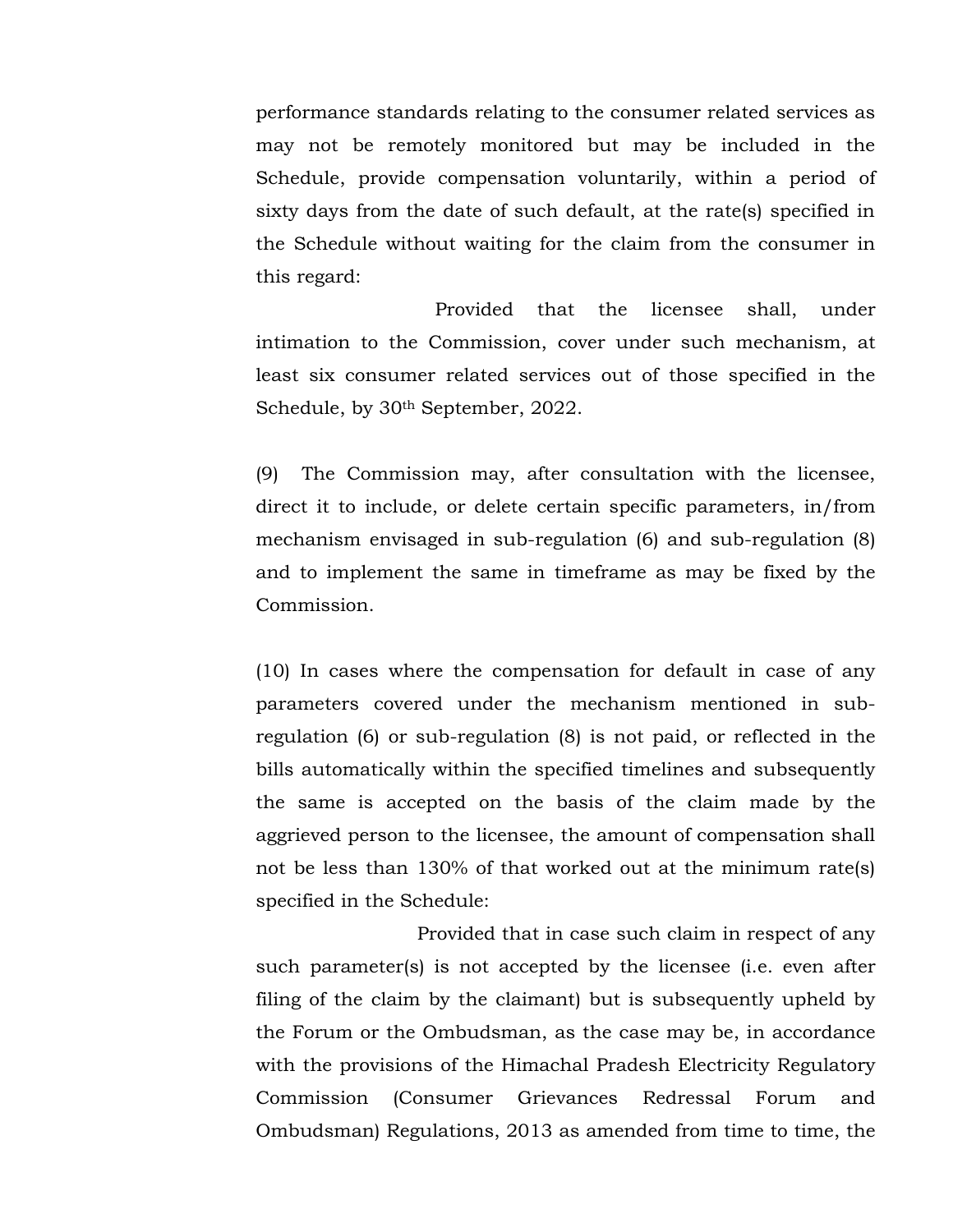amount of compensation shall not be less than 200% of that worked out at minimum rate(s) of compensation specified in the Schedule.

(11) The licensee shall, latest by  $30<sup>th</sup>$  September, 2022, create an online facility where the claimant may register and claim the compensation amount. The licensee shall widely circulate the information in this regard through appropriate means, including mass media, bills, SMS, uploading on licensee's website and emails etc.

(12) The licensee shall, by 30th September, 2022, also include, in the roadmap to be submitted as per sub-regulation (6), the roadmap for implementing, in a phased manner, a mechanism, for online monitoring of the outages at various voltage levels, preferably with automated tools to the extent possible, with the objectives that the data of outages is captured automatically so that the remedial steps can be taken expeditiously for reducing the number and durations of the outages."

### **4. Amendment of Regulation 10 of the said Regulations.-**

- (i) in sub-regulation (4), for the words "six months", the words "six months and submit the same to the Commission and the State Government" shall be substituted; and
- (ii) for sub-regulation (5), the following shall be substituted, namely:-

 "(5) The reports, under sub-regulation (1) and sub-regulation (4), shall be submitted by the licensee or by the Ombudsman, as the case may be, within 45 days after expiry of the relevant period for which the report(s) is to be submitted."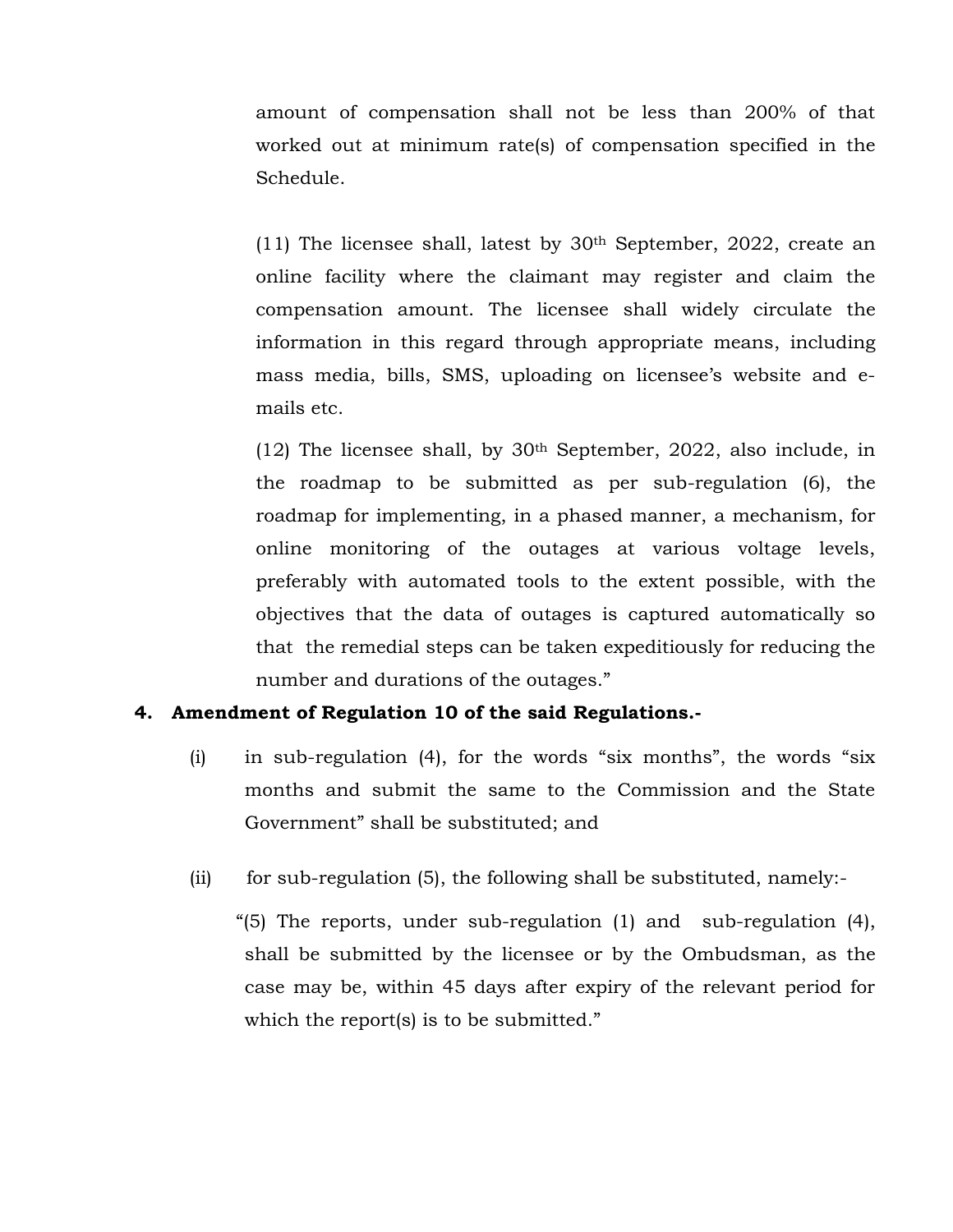## **5. Amendment of Regulation 12 of the said Regulations.-**

 In the existing proviso to sub-regulation (4), for the sign ".", the sign ":" shall be substituted and thereafter the following second proviso shall be added, namely:-

 "Provided further that the additional compensation of 30% or 100%, as the case may be, paid by the licensee as per sub-regulation (10) of Regulation 5, shall also not be allowed as pass through in the ARR of the licensee."

## **6. Amendment of Regulation 18 of the said Regulations.-**

In sub-regulation (3), for the words, figure and sign "the Himachal Pradesh Electricity Regulatory Commission (Guidelines for Establishment of Forum for Redressal of Grievances of the Consumers) Regulations, 2003", the words, figure and sign "the Himachal Pradesh Electricity Regulatory Commission (Consumer Grievances Redressal Forum and Ombudsman) Regulations, 2013 as amended from time to time" shall be substituted.

## **7. Amendment of the Schedule of the said Regulations.-**

 $\mathbf{u}$ 

# **(a)for items (1) and (2), the following items (1) and (2) shall be substituted, namely –**

|                   |                                                                       |                                               | <b>Guaranteed Standards of Performance</b>                                                                    |                                                                                                     | <b>Overall</b>       |  |  |
|-------------------|-----------------------------------------------------------------------|-----------------------------------------------|---------------------------------------------------------------------------------------------------------------|-----------------------------------------------------------------------------------------------------|----------------------|--|--|
|                   |                                                                       |                                               |                                                                                                               |                                                                                                     | Standards of         |  |  |
|                   |                                                                       |                                               |                                                                                                               |                                                                                                     | performance          |  |  |
| <b>Sl</b>         | <b>Nature of service</b>                                              | <b>Maximum</b>                                | <b>Minimum Compensation Leviable</b>                                                                          |                                                                                                     | <b>Target levels</b> |  |  |
| N<br>$\mathbf{0}$ |                                                                       | <b>Time Limit for</b><br>rendering<br>service | Compensation<br>payable<br>to<br>individual<br>consumer if<br>the<br>affects<br>event<br>a<br>single consumer | Compensation<br>payable to individual<br>consumer if the event<br>affects more than one<br>consumer |                      |  |  |
| (1)               | (2)                                                                   | (3)                                           | (4)                                                                                                           | (5)                                                                                                 | (6)                  |  |  |
| (1)               | <b>Call Centre</b>                                                    |                                               |                                                                                                               |                                                                                                     |                      |  |  |
|                   | First response<br>(a)<br>against<br>a<br>Consumer Call                | 3 Minutes                                     | $Rs. 20/$ in each<br>case of default                                                                          | Not applicable                                                                                      | Not applicable       |  |  |
|                   | (b) Registration of<br>Consumer Call<br>and issue of<br>Docket Number | 5 Minutes                                     | $Rs. 20/$ in each<br>case of default                                                                          | Not applicable                                                                                      | Not applicable       |  |  |
| (2)               | <b>Consumer Related Services</b>                                      |                                               |                                                                                                               |                                                                                                     |                      |  |  |
| A                 | <b>Fuse-off /Fault Calls:</b>                                         |                                               |                                                                                                               |                                                                                                     |                      |  |  |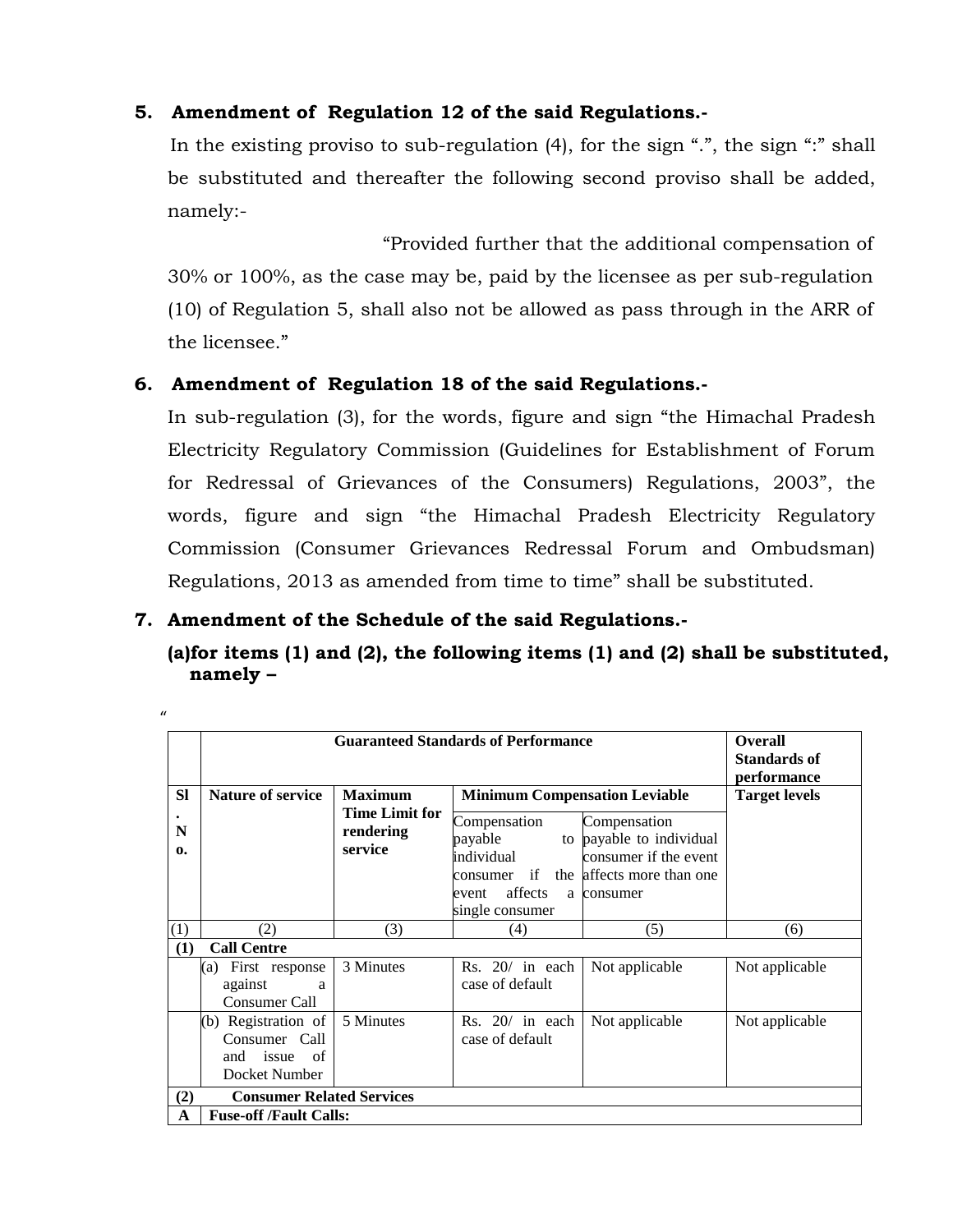|             | (i) In urban areas                | 6 working hours                                          | Rs. 20/- for each          | Rs. 10/- for each                                                                                     | 99%<br>of<br>Fuse/              |
|-------------|-----------------------------------|----------------------------------------------------------|----------------------------|-------------------------------------------------------------------------------------------------------|---------------------------------|
|             |                                   | 12 working                                               | hour of delay<br>beyond    | of<br>hour<br>delay<br>beyond maximum                                                                 | Fault<br>complaints<br>received |
|             | (ii) In rural areas               | hours                                                    | maximum                    | specified time limit                                                                                  |                                 |
|             |                                   |                                                          | specified<br>time          |                                                                                                       |                                 |
|             | (iii)<br>In<br>remote<br>areas    | 24 working<br>hours                                      | limit                      |                                                                                                       |                                 |
| В           |                                   | Overhead Line and Cable /Under -ground Cable breakdowns: |                            |                                                                                                       |                                 |
|             | (I)Overhead<br>Line               | Where<br>(a)                                             | $20/-$<br>Rs.              | for $\mathbb{R}s$ . 10/- for each day                                                                 | 95%<br>of<br>line               |
|             | and Cable $-$                     | replacement<br>of                                        | each<br>day                | of of default beyond                                                                                  | breakdown                       |
|             |                                   | pole<br>is<br>not                                        |                            | default beyond maximum specified                                                                      | complaints                      |
|             | (i) Overhead Line /               | required:                                                | maximum time limit<br>the  |                                                                                                       | received                        |
|             | Cable breakdown<br>in urban areas | 24 working hrs.                                          | specified<br>time<br>limit |                                                                                                       |                                 |
|             |                                   | Where<br>(b)                                             | $Rs. 20/-$                 | for $\mathbb{R}s$ . 10/- for each day                                                                 | 95% of the line                 |
|             |                                   | replacement<br>of                                        |                            | each day of of default beyond                                                                         | breakdown                       |
|             |                                   | pole is required:                                        |                            | default beyond maximum specified                                                                      | complaints                      |
|             |                                   | 32 working hrs                                           | maximum                    | time limit                                                                                            | received                        |
|             |                                   |                                                          | specified<br>time<br>limit |                                                                                                       |                                 |
|             | (ii) Overhead Line                | (a) Where                                                | $20/-$<br>Rs.              | for $\mathbb{R}s$ . 10/- for each day                                                                 | 90%<br>of<br>Line               |
|             | Cable                             | replacement of                                           | day<br>each                | of of default beyond                                                                                  | breakdown                       |
|             | breakdown<br>in                   | pole is not                                              |                            | default beyond maximum specified                                                                      | complaints                      |
|             | rural areas and                   | required:<br>24                                          | maximum                    | time limit                                                                                            | received                        |
|             | remote areas                      | working hrs. for<br>rural and with-in                    | specified<br>time<br>limit |                                                                                                       |                                 |
|             |                                   | 48 working hrs.                                          |                            |                                                                                                       |                                 |
|             |                                   | for remote areas                                         |                            |                                                                                                       |                                 |
|             |                                   |                                                          |                            |                                                                                                       |                                 |
|             |                                   | (b)<br>Where                                             | Rs.<br>$20/-$<br>for       | Rs. 10/- for each                                                                                     | 90%<br>of<br>Line               |
|             |                                   | replacement<br>of                                        | day<br>each<br>of          | default<br>day<br>of                                                                                  | Breakdown                       |
|             |                                   | pole is required:                                        | default beyond             | beyond maximum                                                                                        | complaints                      |
|             |                                   | 56 working Hrs.                                          | maximum                    | specified time limit                                                                                  | received                        |
|             |                                   | for rural and 120                                        | specified<br>time          |                                                                                                       |                                 |
|             |                                   | working hrs. for<br>remote areas.                        | limit                      |                                                                                                       |                                 |
|             | (II) Under-ground                 |                                                          | $30/-$<br>Rs.<br>for       | Rs. 15/- for each                                                                                     | 95% of the cable                |
|             | Cable break                       |                                                          | of<br>day<br>each          | of<br>day<br>default                                                                                  | breakdown                       |
|             | down-                             |                                                          | default beyond             | beyond maximum                                                                                        | complaints                      |
|             | (i) in urban areas                | 48 working hrs.                                          | maximum                    | specified<br>time                                                                                     | received                        |
|             | (ii) in rural areas               | 70 working hrs                                           | specified<br>time<br>limit | limit                                                                                                 |                                 |
|             | $(iii)$ in<br>remote<br>areas     | 90 working hrs                                           |                            |                                                                                                       |                                 |
| $\mathbf C$ |                                   | <b>Replacement of failed Distribution Transformer:</b>   |                            |                                                                                                       |                                 |
|             | (i)in urban areas                 | 8 working hrs.                                           | Rs. 30/- for each          | $Rs.15/-$<br>for each                                                                                 | of number<br>95%                |
|             | (ii) in rural areas               | 32 working hrs.                                          | day of default             | of<br>default<br>day                                                                                  | transformers<br>of              |
|             | $(iii)$ in<br>remote              | 56 working hrs.                                          | beyond<br>maximum          | beyond maximum<br>specified time limit                                                                | reported failure.               |
|             | areas                             |                                                          | specified<br>time          |                                                                                                       |                                 |
|             |                                   |                                                          | limit                      |                                                                                                       |                                 |
|             | Note;-                            |                                                          |                            | In case the supply to the affected areas is restored through back feeding from the system of          |                                 |
|             |                                   |                                                          |                            | adjoining areas, the timelines for the urban areas shall be equal to those specified for rural areas. |                                 |
| D           |                                   | Replacement of damaged service line/wire:                |                            |                                                                                                       |                                 |
|             | (i)In urban areas-                |                                                          | Rs. 20/- for each          | Rs.10/- for each                                                                                      | 95% of damaged                  |
|             | LT                                | 8 working hrs.                                           | day of default             | day of default                                                                                        | service line                    |
|             | HT                                | 16 working hrs.                                          | beyond                     | beyond maximum                                                                                        | complaints                      |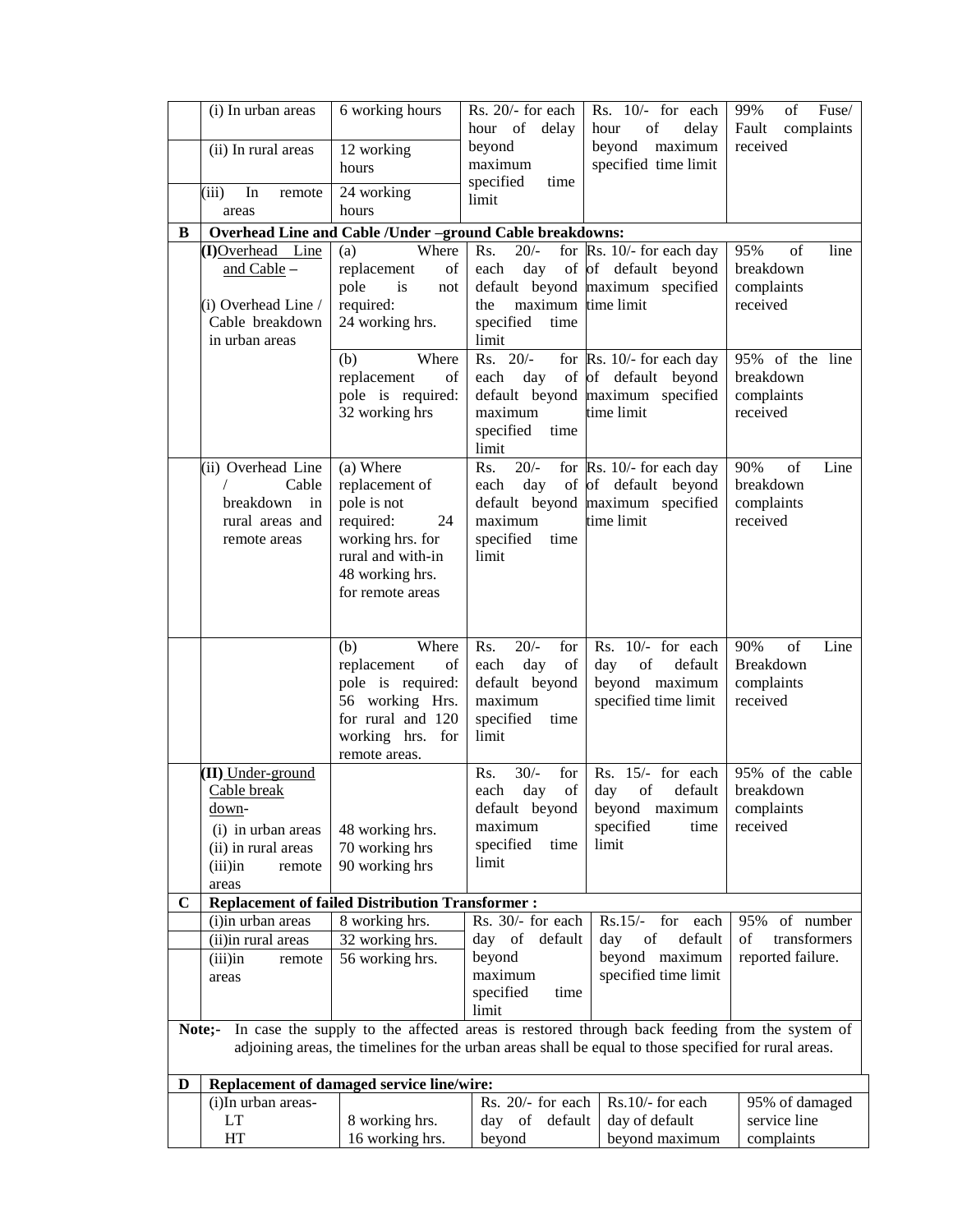|   | $(ii)$ In<br>rural<br>and                                                   |       |                                              | maximum   |                   | specified time limit   |            | received   |                  |
|---|-----------------------------------------------------------------------------|-------|----------------------------------------------|-----------|-------------------|------------------------|------------|------------|------------------|
|   | remote areas -                                                              |       |                                              | specified | time              |                        |            |            |                  |
|   | <b>LT</b>                                                                   |       | 16 working hrs.                              | limit     |                   |                        |            |            |                  |
|   | HT                                                                          |       | 32 working hrs.                              |           |                   |                        |            |            |                  |
| E | <b>Complaints about meters:</b>                                             |       |                                              |           |                   |                        |            |            |                  |
|   | testing and checking for correctness of Meters                              |       |                                              |           |                   |                        |            |            |                  |
|   | (i)In urban area                                                            |       | 56 working hours                             |           | Rs. 80/- each day | Not applicable         |            |            | 90% of requests/ |
|   |                                                                             |       |                                              |           | of default beyond |                        |            | complaints |                  |
|   |                                                                             |       |                                              | maximum   |                   |                        |            |            |                  |
|   | (ii)In rural areas                                                          | 120   | working                                      | specified | time              |                        |            |            |                  |
|   |                                                                             | hours |                                              | limit     |                   |                        |            |            |                  |
|   |                                                                             |       |                                              |           |                   |                        |            |            |                  |
|   | $(iii)$ In<br>Remote                                                        | 160   | working                                      |           |                   |                        |            |            |                  |
|   | areas                                                                       | hours |                                              |           |                   |                        |            |            |                  |
|   |                                                                             |       |                                              |           |                   |                        |            |            |                  |
| F | Consumers Defective/Stopped/Burnt Meter/Metering Equipment Replacement (*)- |       |                                              |           |                   |                        |            |            |                  |
|   | <b>LT Consumers</b><br>(I)                                                  |       |                                              |           |                   |                        |            |            |                  |
|   | (a)<br>urban areas                                                          |       |                                              |           |                   |                        |            |            |                  |
|   | (1)Replacement                                                              | not   | 56 working hours                             |           |                   | Rs. 150/- for each day | <b>Not</b> |            | Min. 90%         |
|   | attributable                                                                | to    |                                              |           | default<br>of     | beyond                 | applicable |            |                  |
|   | consumer's fault                                                            |       |                                              |           | maximum           | specified              |            |            |                  |
|   |                                                                             |       |                                              |           | time limit        |                        |            |            |                  |
|   | (2)<br>Replacement                                                          |       |                                              |           |                   | Rs. 150/- for each day | <b>Not</b> |            | Min. 90%         |
|   | attributable                                                                | to    |                                              |           | of                | default<br>beyond      | applicable |            |                  |
|   | consumer's fault such                                                       |       |                                              |           | maximum           | specified              |            |            |                  |
|   | as tampering, defect in                                                     |       |                                              |           | time limit        |                        |            |            |                  |
|   | consumer's installation,                                                    |       |                                              |           |                   |                        |            |            |                  |
|   | getting<br>meter                                                            | wet,  |                                              |           |                   |                        |            |            |                  |
|   | connecting<br>unauthorized additional                                       |       |                                              |           |                   |                        |            |            |                  |
|   | load etc. and the cost of                                                   |       |                                              |           |                   |                        |            |            |                  |
|   | the meter is recoverable                                                    |       |                                              |           |                   |                        |            |            |                  |
|   | from the consumer and                                                       |       |                                              |           |                   |                        |            |            |                  |
|   | meter is to be supplied                                                     |       |                                              |           |                   |                        |            |            |                  |
|   | by the licensee -                                                           |       |                                              |           |                   |                        |            |            |                  |
|   |                                                                             |       |                                              |           |                   |                        |            |            |                  |
|   | (i) serving a notice to the                                                 |       |                                              |           |                   |                        |            |            |                  |
|   | consumer for recovery                                                       |       | 56 working hours                             |           |                   |                        |            |            |                  |
|   | of cost of the meter                                                        |       |                                              |           |                   |                        |            |            |                  |
|   |                                                                             |       |                                              |           |                   |                        |            |            |                  |
|   |                                                                             |       |                                              |           |                   |                        |            |            |                  |
|   |                                                                             |       | 56 working hours                             |           |                   |                        |            |            |                  |
|   | (ii) replacement of meter                                                   |       | after receiving the                          |           |                   |                        |            |            |                  |
|   |                                                                             |       | payment from the                             |           |                   |                        |            |            |                  |
|   |                                                                             |       | consumer                                     |           |                   |                        |            |            |                  |
|   |                                                                             |       |                                              |           |                   |                        |            |            |                  |
|   |                                                                             |       |                                              |           |                   |                        |            |            |                  |
|   |                                                                             |       |                                              |           |                   |                        |            |            |                  |
|   | (iii) replacement of meter if                                               |       | 56 working hours                             |           |                   |                        |            |            |                  |
|   | consumer is providing                                                       |       | from the receipt of                          |           |                   |                        |            |            |                  |
|   | the meter.                                                                  |       | the meter from the                           |           |                   |                        |            |            |                  |
|   |                                                                             |       | consumer and after<br>the corrective action, |           |                   |                        |            |            |                  |
|   |                                                                             |       | if any, is taken by the                      |           |                   |                        |            |            |                  |
|   |                                                                             |       |                                              |           |                   |                        |            |            |                  |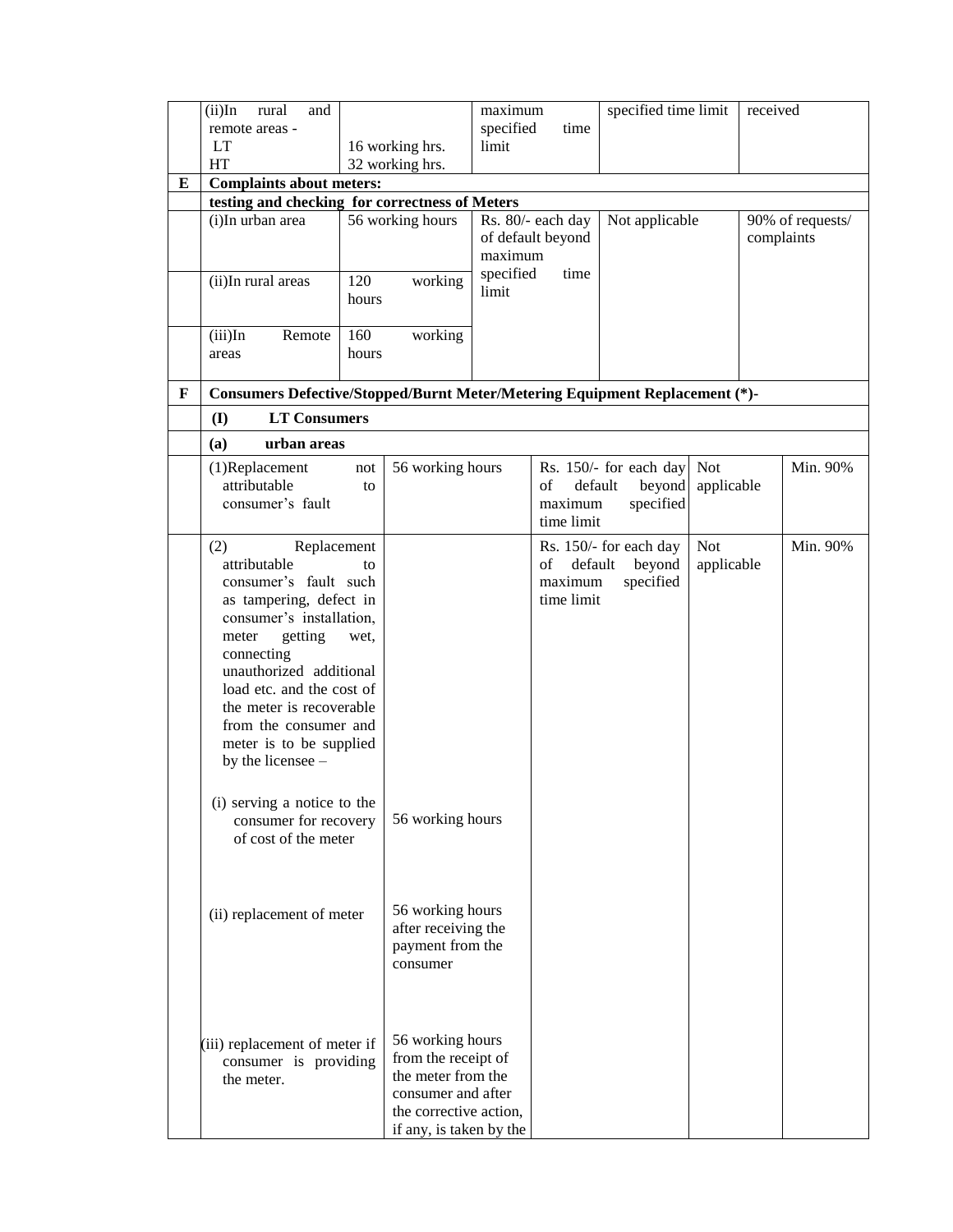|                                                                                                                                                                                                                                                                                                                                                                                                                           | consumer.                                                                                                                                                             |                                                                                                     |                          |             |
|---------------------------------------------------------------------------------------------------------------------------------------------------------------------------------------------------------------------------------------------------------------------------------------------------------------------------------------------------------------------------------------------------------------------------|-----------------------------------------------------------------------------------------------------------------------------------------------------------------------|-----------------------------------------------------------------------------------------------------|--------------------------|-------------|
| rural and remote Areas<br>( <b>b</b> )                                                                                                                                                                                                                                                                                                                                                                                    |                                                                                                                                                                       |                                                                                                     |                          |             |
| (1) Replacement not<br>attributable to consumer's<br>fault                                                                                                                                                                                                                                                                                                                                                                | 120 working hours                                                                                                                                                     | Rs. 150/- for<br>day<br>each<br>of<br>default beyond<br>maximum<br>specified<br>time<br>limit.      | <b>Not</b><br>applicable | Min.<br>90% |
| (2)Replacement attributable to<br>consumer's fault such as<br>tampering,<br>defect<br>in<br>consumer's<br>installation,<br>getting<br>meter<br>wet,<br>connecting unauthorized<br>additional load etc. and the<br>of the<br>meter<br>is<br>cost<br>recoverable<br>from<br>the<br>consumer and meter is to<br>be supplied by the licensee.<br>(i) serving a notice to the<br>consumer for recovery of<br>cost of the meter | 56 working hours                                                                                                                                                      | $Rs. 150/-$<br>for<br>day<br>each<br>of<br>default beyond<br>maximum<br>specified<br>time<br>limit. | <b>Not</b><br>applicable | Min.<br>90% |
| (ii) replacement of meter.                                                                                                                                                                                                                                                                                                                                                                                                | 120 working hours after<br>receiving<br>the<br>payment<br>from the consumer and<br>after the necessary and<br>corrective action, if any, is<br>taken by the consumer. |                                                                                                     |                          |             |
| (iii) replacement of meter, if<br>consumer is providing the<br>meter.                                                                                                                                                                                                                                                                                                                                                     | 120 working hours from<br>the receipt of meter from<br>the consumer and after the<br>necessary<br>corrective<br>action, if any, is taken by<br>the consumer.          |                                                                                                     |                          |             |
| (II)                                                                                                                                                                                                                                                                                                                                                                                                                      | H.T. Consumers (for Urban, Rural and Remote Areas)                                                                                                                    |                                                                                                     |                          |             |
| (1)Replacement<br>not<br>attributable to consumer                                                                                                                                                                                                                                                                                                                                                                         | 7 days (provided meter is<br>available<br>with<br>licensee, otherwise within<br>20 days)                                                                              | Rs. 400/- for each<br>the day of default<br>beyond specified<br>maximum time<br>limit               | <b>Not</b><br>applicable | Min.<br>95% |
| (2)Replacement attributable<br>to consumer fault such<br>as tampering, defect in<br>consumer's installation,<br>getting<br>wet,<br>meter<br>connecting unauthorized<br>additional load etc.                                                                                                                                                                                                                               |                                                                                                                                                                       | Rs. 400/- for each<br>day of default<br>beyond maximum<br>specified time<br>limit                   | <b>Not</b><br>applicable | Min.<br>95% |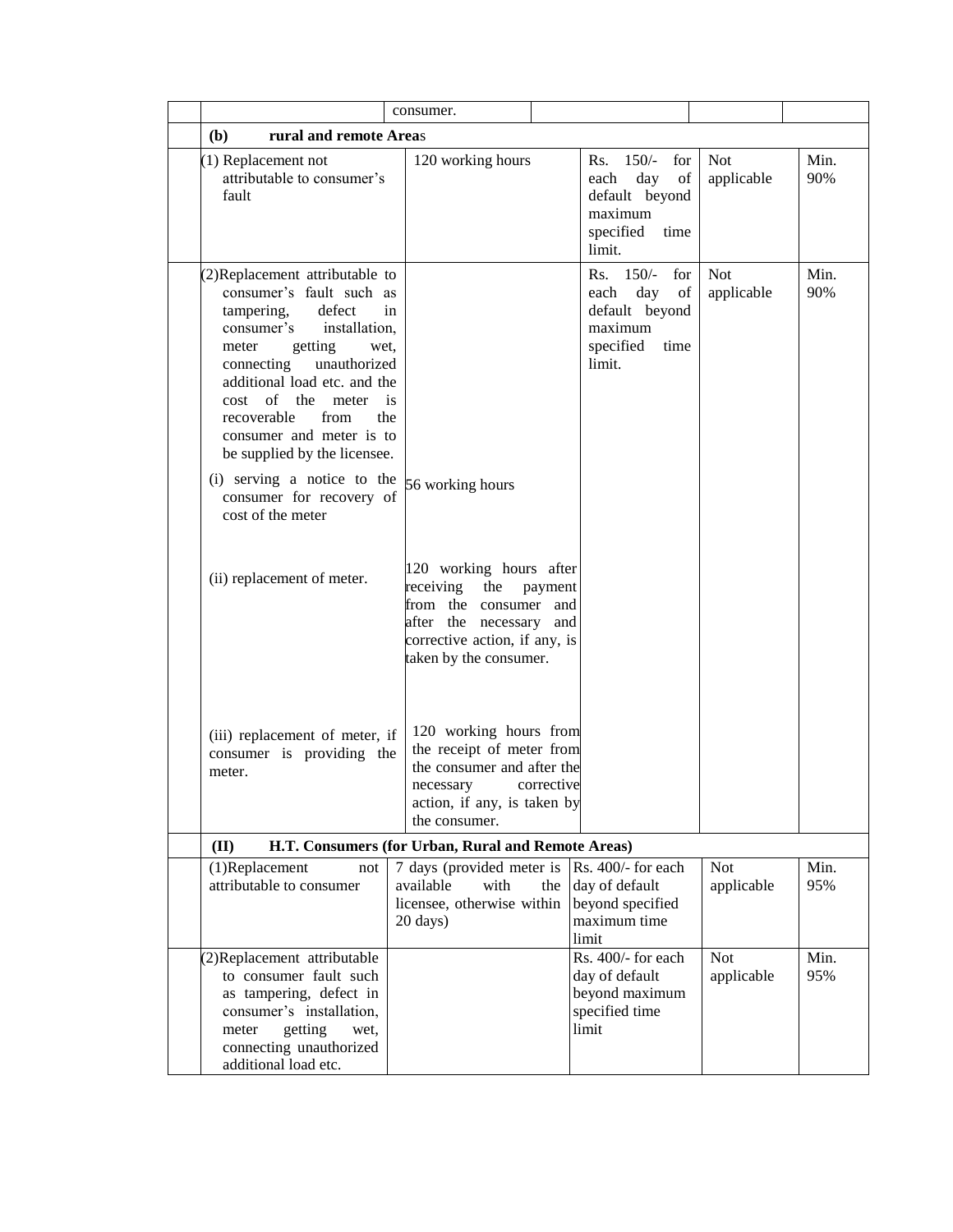|        | and the cost of the meter is<br>recoverable<br>from<br>the<br>consumer and meter is to<br>supplied<br>by<br>be<br>the<br>licensee.<br>(i) serving a notice to the<br>consumer for recovery of<br>cost of the meter.                                                                                                                                                                                                                                                                                                          | 7 days                                                                                                                                                                                                                                                                           |                                                   |                          |                       |          |
|--------|------------------------------------------------------------------------------------------------------------------------------------------------------------------------------------------------------------------------------------------------------------------------------------------------------------------------------------------------------------------------------------------------------------------------------------------------------------------------------------------------------------------------------|----------------------------------------------------------------------------------------------------------------------------------------------------------------------------------------------------------------------------------------------------------------------------------|---------------------------------------------------|--------------------------|-----------------------|----------|
|        | (ii) replacement of meter.                                                                                                                                                                                                                                                                                                                                                                                                                                                                                                   | 7 days after receiving the<br>payment from the<br>consumer provided meter<br>is available with licensee,<br>otherwise within 1 month                                                                                                                                             |                                                   |                          |                       |          |
|        | (iii) replacement of meter<br>if consumer is providing                                                                                                                                                                                                                                                                                                                                                                                                                                                                       | 7 days                                                                                                                                                                                                                                                                           |                                                   |                          |                       |          |
|        | the meter.                                                                                                                                                                                                                                                                                                                                                                                                                                                                                                                   |                                                                                                                                                                                                                                                                                  |                                                   |                          |                       |          |
| Note;- |                                                                                                                                                                                                                                                                                                                                                                                                                                                                                                                              |                                                                                                                                                                                                                                                                                  |                                                   |                          |                       |          |
|        | (1)<br>In case of supply being affected due to burnt meters, the replacement has to be undertaken within 12<br>working hours for urban areas and 24 working hours for rural areas.                                                                                                                                                                                                                                                                                                                                           |                                                                                                                                                                                                                                                                                  |                                                   |                          |                       |          |
|        | (2)<br>In case where the meter is required to be replaced, such a replacement shall normally be done by<br>using meter having specifications and features similar to the same for the meters used in the<br>concerned area for similar categories of consumers. Where the meter is to be provided by the<br>consumer, the licensee shall provide suitable information to the consumer accordingly.                                                                                                                           |                                                                                                                                                                                                                                                                                  |                                                   |                          |                       |          |
|        | (3)<br>If a consumer submits an affidavit of his no fault when it is suspected that the replacement is<br>attributable to consumer's fault, then pending the checks to search the fact, the meter should be<br>replaced as if the replacement is not attributable to consumer's fault and such time lines shall be<br>followed. However, if it is established later that the replacement is attributable to the consumer then<br>no claim what so ever will be entertained for the lack of service or non-compliance of SOP. |                                                                                                                                                                                                                                                                                  |                                                   |                          |                       |          |
|        | (4)                                                                                                                                                                                                                                                                                                                                                                                                                                                                                                                          | The consumer must be shown the procedure and should be supplied with a copy of the fact finding<br>report whenever the causes of the replacement are established. Any technicality involved should, as<br>far as possible and practicable, be explained in simpler terms as far. |                                                   |                          |                       |          |
|        | (5)<br>the meter are to be followed.                                                                                                                                                                                                                                                                                                                                                                                                                                                                                         | When the replacement is attributable to the consumer for causes like tampering, connecting additional<br>unauthorized load then there is no compensation to be given though time lines for the replacement of                                                                    |                                                   |                          |                       |          |
| G      | Shifting of meters/Service lines (for Urban, Rural and Remote Areas)                                                                                                                                                                                                                                                                                                                                                                                                                                                         |                                                                                                                                                                                                                                                                                  |                                                   |                          |                       |          |
|        | (i)Notice of inspection on<br>$% \left( \left( \mathcal{A},\mathcal{A}\right) \right) =\left( \mathcal{A},\mathcal{A}\right)$ of<br>receipt<br>application.<br>/conveying<br>reasons                                                                                                                                                                                                                                                                                                                                         | 3 days.<br>for                                                                                                                                                                                                                                                                   | $80/-$<br>Rs.<br>for<br>each day<br>of<br>default | <b>Not</b><br>Applicable | 95%<br>of<br>received | requests |
|        | denial of request.<br>(ii)Inspection after sending                                                                                                                                                                                                                                                                                                                                                                                                                                                                           | 7 days.                                                                                                                                                                                                                                                                          |                                                   |                          |                       |          |
|        | notice.                                                                                                                                                                                                                                                                                                                                                                                                                                                                                                                      |                                                                                                                                                                                                                                                                                  |                                                   |                          |                       |          |
|        | (iii) Issuance of demand note                                                                                                                                                                                                                                                                                                                                                                                                                                                                                                | 7 days from the                                                                                                                                                                                                                                                                  |                                                   |                          |                       |          |

date of inspection

7 days after the deposit of cost.

deposit of cost.<br>30 days after the

deposit of cost.

 (iii)Issuance of demand note to the applicant for payment of estimated

(a) shifting of meter/service

(c) shifting of transformer

(b) shifting of  $LT/HT$  lines 20 days after the

cost/charges.

connection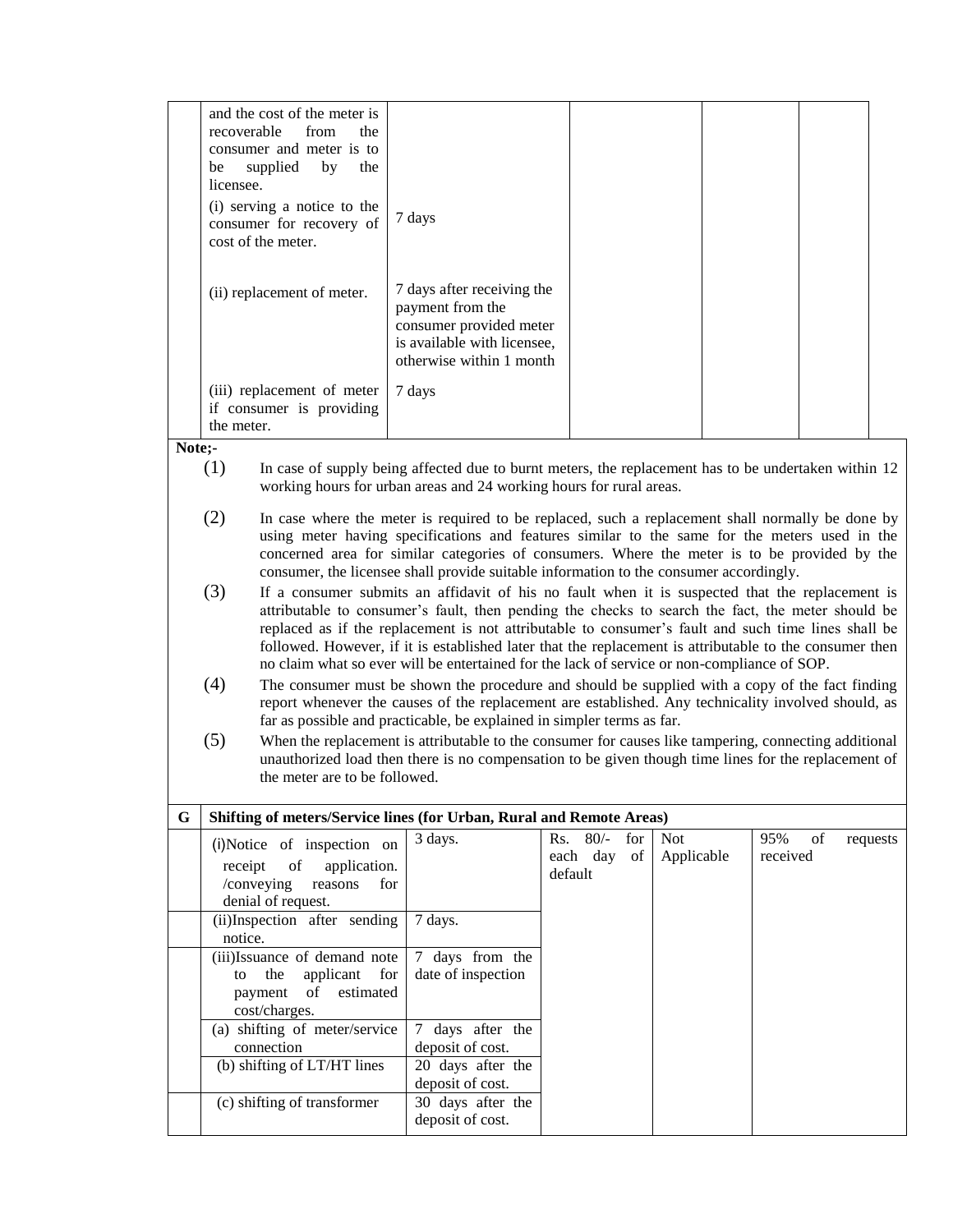| $\bf H$  | Period of scheduled outages                                                                                                                                              | To be notified by     | $80/-$ for<br>Rs.                       | Rs. 30/- for            | Min. 99% |
|----------|--------------------------------------------------------------------------------------------------------------------------------------------------------------------------|-----------------------|-----------------------------------------|-------------------------|----------|
|          | (Other than Load-shedding)                                                                                                                                               | licensee<br>the<br>at | each default                            | each default            |          |
|          |                                                                                                                                                                          | least 24 hrs. in      |                                         |                         |          |
|          |                                                                                                                                                                          | advance and shall     |                                         |                         |          |
|          |                                                                                                                                                                          | not exceed 12 hrs.    |                                         |                         |          |
| $\bf{I}$ |                                                                                                                                                                          | a day.                |                                         |                         |          |
|          | Voltage problems (for Urban, Rural and Remote Areas)<br>On receipt of a voltage fluctuation complaint, Licensee shall verify if the voltage fluctuation is exceeding the |                       |                                         |                         |          |
|          | limits specified and upon confirmation                                                                                                                                   |                       |                                         |                         |          |
|          | (a) Voltage Fluctuations (provided no expansion/enhancement of the network is involved)                                                                                  |                       |                                         |                         |          |
|          | (1) Local problem - in vicinity                                                                                                                                          |                       | Rs. 20/- for                            | $Rs.10/-$ for           | Min. 95% |
|          | of consumer premises in                                                                                                                                                  | 6 working hours       | each hour of                            | each hour of            |          |
|          | vicinity but extending through                                                                                                                                           |                       | default beyond                          | default                 |          |
|          | the service line till the first                                                                                                                                          | 2 days                | maximum                                 | beyond                  |          |
|          | pole                                                                                                                                                                     |                       | specified time                          | maximum                 |          |
|          | (2) Change of transformer tap                                                                                                                                            | 2 days                | limit                                   | specified<br>time limit |          |
|          | (3) Restoration of distribution<br>lines/transformer/capacitor                                                                                                           | 30 days               |                                         |                         |          |
|          |                                                                                                                                                                          |                       |                                         |                         |          |
|          | (b) Low voltage -                                                                                                                                                        |                       |                                         |                         |          |
|          | Where<br>expansion/                                                                                                                                                      | 90 days               |                                         |                         |          |
|          | enhancement of the network                                                                                                                                               |                       |                                         |                         |          |
|          | is not involved                                                                                                                                                          |                       |                                         |                         |          |
|          |                                                                                                                                                                          |                       |                                         |                         |          |
|          | Where                                                                                                                                                                    |                       |                                         |                         |          |
|          | expansion/enhancement<br>of                                                                                                                                              |                       |                                         |                         |          |
|          | the network is involved                                                                                                                                                  |                       |                                         |                         |          |
|          | Submission of proposal<br>(i)                                                                                                                                            | 30 days               |                                         |                         |          |
|          | for Commission's                                                                                                                                                         |                       |                                         |                         |          |
|          | approval                                                                                                                                                                 |                       |                                         |                         |          |
|          | (ii) Completion of erection /                                                                                                                                            | Within the time       |                                         |                         |          |
|          | commissioning of sub-station                                                                                                                                             | lines specified in    |                                         |                         |          |
|          |                                                                                                                                                                          | the capital           |                                         |                         |          |
|          |                                                                                                                                                                          | expenditure plan /    |                                         |                         |          |
|          |                                                                                                                                                                          | or the timelines      |                                         |                         |          |
|          |                                                                                                                                                                          | approved by the       |                                         |                         |          |
|          |                                                                                                                                                                          | Commission            |                                         |                         |          |
|          |                                                                                                                                                                          |                       |                                         |                         |          |
|          | (d) Voltage Unbalance On receipt of a voltage unbalance complaint, Licensee shall verify if the voltage                                                                  |                       |                                         |                         |          |
|          | unbalance is exceeding the limits specified and upon confirmation, it shall take remedial steps to remove the<br>unbalance such as -                                     |                       |                                         |                         |          |
|          |                                                                                                                                                                          |                       |                                         |                         |          |
|          | (i) Re-distribution<br>of<br>load                                                                                                                                        | 30 days               | $\overline{10}/\overline{ }$ for<br>Rs. | <b>Not</b>              | Min. 95% |
|          | among three phases of LT                                                                                                                                                 |                       | each day of                             | Applicable              |          |
|          | system<br>where                                                                                                                                                          |                       | default beyond                          |                         |          |
|          | expansion/enhancement of<br>the network is not involved                                                                                                                  |                       | specified time                          |                         |          |
|          |                                                                                                                                                                          |                       | limit subject to<br>maximum of          |                         |          |
|          | where<br>strengthening<br>(ii)                                                                                                                                           | 120 days              | Rs. 500/-                               |                         |          |
|          | /enhancement of the network                                                                                                                                              |                       |                                         |                         |          |
|          | is involved                                                                                                                                                              |                       |                                         |                         |          |
|          |                                                                                                                                                                          |                       |                                         |                         |          |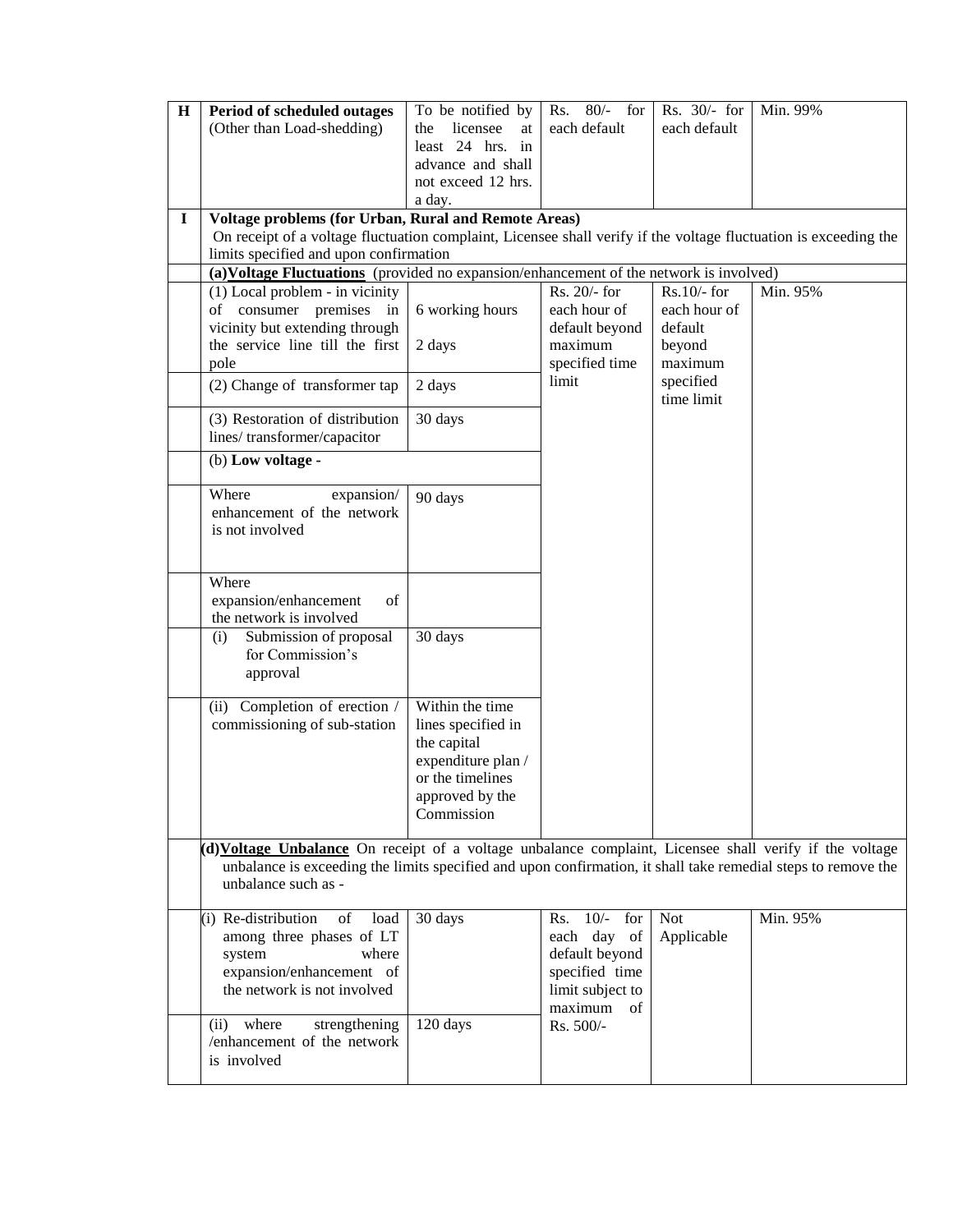|          | Note;-The compensation for industrial and agricultural consumers, who are expected to install capacitors at their<br>end, shall not be paid the compensation, if capacitors of adequate capacity are not installed at their<br>premises.                                                                                                                                                                                                                                                                  |                                                                                                                                                                     |                                                          |                          |                       |            |  |
|----------|-----------------------------------------------------------------------------------------------------------------------------------------------------------------------------------------------------------------------------------------------------------------------------------------------------------------------------------------------------------------------------------------------------------------------------------------------------------------------------------------------------------|---------------------------------------------------------------------------------------------------------------------------------------------------------------------|----------------------------------------------------------|--------------------------|-----------------------|------------|--|
| $\bf{J}$ | Change in contract demand (for Urban, Rural and Remote Areas)                                                                                                                                                                                                                                                                                                                                                                                                                                             |                                                                                                                                                                     |                                                          |                          |                       |            |  |
|          | Request for<br>(i)<br>change in Contract<br>Demand.                                                                                                                                                                                                                                                                                                                                                                                                                                                       | 30<br>days<br>after<br>receipt<br>of<br>application                                                                                                                 | Rs. 80 for each<br>day of default                        | Not applicable           | Min. 95%              |            |  |
|          | Refund of<br>(ii)<br>excess amount, after<br>making adjustments<br>for<br>the<br>amounts<br>outstanding from the<br>consumer<br>the<br>to<br>licensee,                                                                                                                                                                                                                                                                                                                                                    | Within 30 days of<br>the effective date<br>reduction<br>$\alpha$ f<br>of<br>contract<br>demand/connected<br>load:                                                   | Rs.80 for each<br>day of default.                        | Not applicable           | Min. 95%              |            |  |
| K        | Complaints about consumer bills (for Urban, Rural and Remote Areas)                                                                                                                                                                                                                                                                                                                                                                                                                                       |                                                                                                                                                                     |                                                          |                          |                       |            |  |
| L        | of<br>the<br>receipt<br><b>On</b><br>consumer<br>billing<br>complaint.<br>the<br>Note-<br>In<br>case<br>complaint is genuine<br>and revision of bill<br>already<br>issued<br>becomes<br>necessary,<br>date<br>for<br>due<br>the<br>payment of bill shall<br>be reckoned from the<br>date of revised bill for<br>of<br>the<br>purpose<br>disconnection<br>of<br>supply or for levy of<br>additional charges for<br>belated payment.<br>New connections/additional load (for Urban, Rural and Remote Areas) | 24 four hours if $\vert$ Rs. 20/- for each<br>additional<br>no<br>information<br>is<br>required.<br>Within ten days,<br>if additional<br>information is<br>required | day of default<br>beyond maximum<br>specified time limit | <b>Not</b><br>applicable | of<br>99%<br>received | complaints |  |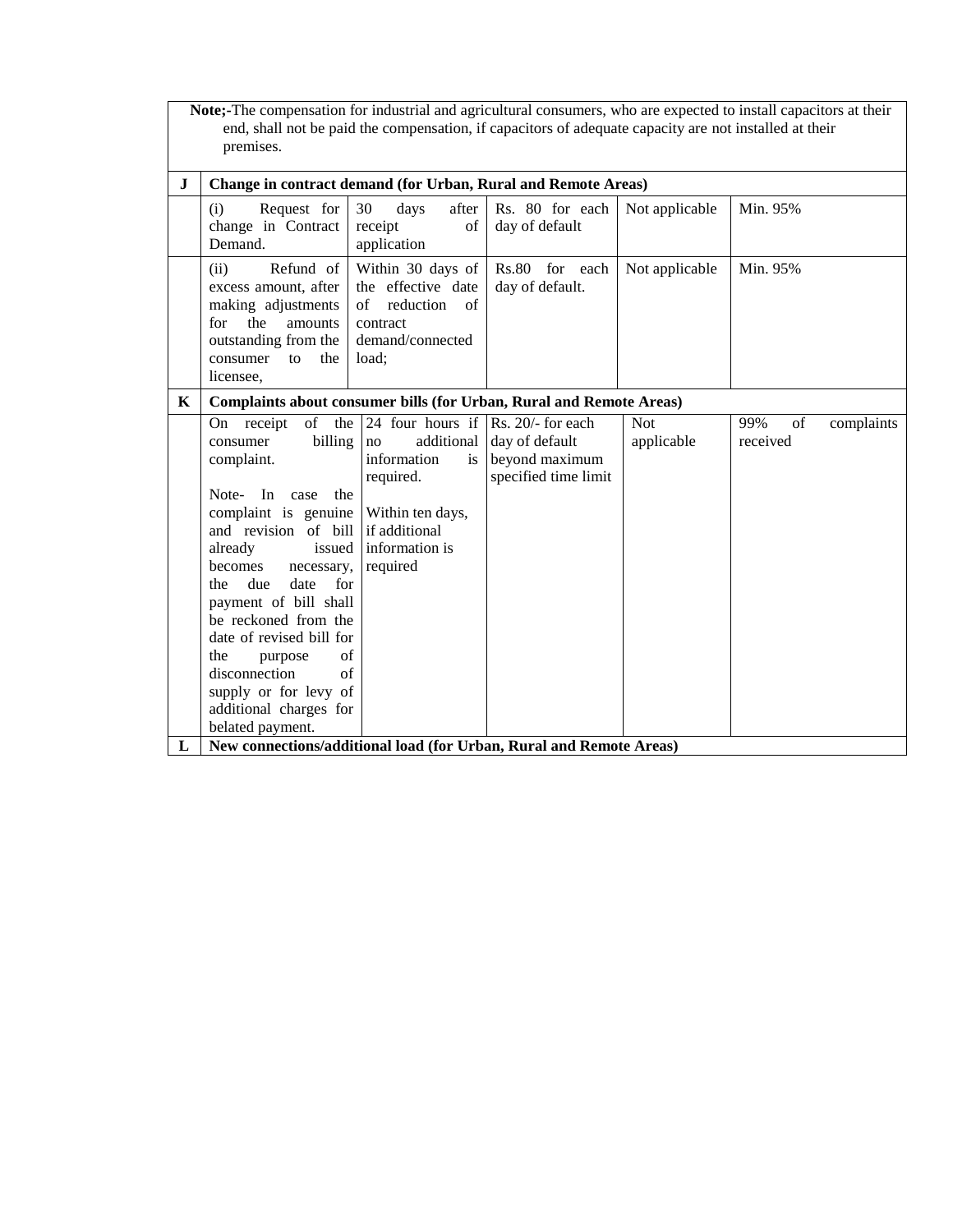|   | Timelines<br>(i)<br>issuance of demand<br>notice                                                                                                                                                                                                                                                          | for<br>As specified in<br>sub-para<br>(3.1.4)<br>under para 3.1 of<br><b>Electricity Supply</b><br>Code                                                                                                                         | Rs. 100/- per<br>day                                                                                                             | <b>Not</b><br>Applicable | Min. 95% |
|---|-----------------------------------------------------------------------------------------------------------------------------------------------------------------------------------------------------------------------------------------------------------------------------------------------------------|---------------------------------------------------------------------------------------------------------------------------------------------------------------------------------------------------------------------------------|----------------------------------------------------------------------------------------------------------------------------------|--------------------------|----------|
|   | Time<br>lines<br>(ii)<br>of<br>release<br>new<br>connections/ additional<br>load *<br>* Submissions of PAC<br>along with A&A form<br>should not be insisted<br>for<br>connection/<br>new<br>additional load request<br>up to 100 kW.                                                                      | As specified in<br>for<br>sub-para<br>(3.1.6)<br>under para 3.1 of<br>Electricity<br><b>Supply Code</b>                                                                                                                         | LT Rs. 200 /<br>day<br>11kV Rs.200/<br>day<br>22kV Rs. 200 /<br>day<br>33kV Rs. 500 /<br>day<br><b>EHT</b><br>Rs. 500<br>$/$ day |                          |          |
| M | Installation of Rooftop solar PV project by the eligible consumer of the distribution licensee                                                                                                                                                                                                            |                                                                                                                                                                                                                                 |                                                                                                                                  |                          |          |
|   | Timelines<br>installation of Rooftop<br>solar PV project by the<br>eligible consumer of the<br>distribution licensee-<br>(i) Site verification<br><b>Technical Feasibility</b><br>Inspection<br>(ii)<br>intimation<br>deficiencies, if<br>any,<br>before synchronisation<br>of the Rooftop Solar<br>Plant | As specified in<br>for<br>sub-Regulation<br>(9)<br>of<br>Regulation 7 of<br><b>HPERC</b><br>(Rooftop Solar<br><b>PV</b><br>Grid<br>Interactive<br>Systems Based<br>Net<br>on<br>and<br>Metering)<br>of<br>Regulations,<br>2015. | Rs. 80/- per day<br>for first 7 days of<br>delay and Rs. 100<br>per day beyond the<br>same.                                      | <b>Not</b><br>applicable | Min. 95% |
| N | Transfer of Ownership and change of category (for Urban, Rural and Remote Areas)                                                                                                                                                                                                                          |                                                                                                                                                                                                                                 |                                                                                                                                  |                          |          |
|   | $(1)$ Transfer of<br>title/ownership                                                                                                                                                                                                                                                                      | As<br>sub-para<br>per<br>$(3.1.4)$ and sub-para<br>$(3.1.6)$ of para 3.1 of                                                                                                                                                     | Rs. 150 for each<br>day of default                                                                                               | <b>Not</b><br>Applicable | Min.99%  |
|   | (2)Change of<br>Category                                                                                                                                                                                                                                                                                  | Electricity<br>Supply<br>Code                                                                                                                                                                                                   | Rs. 150 for each<br>day of default                                                                                               | Not<br>Applicable        | Min.99%  |
|   | (3)                                                                                                                                                                                                                                                                                                       | Conversion between various voltage classes-                                                                                                                                                                                     |                                                                                                                                  |                          |          |
|   | (a) Informing<br>feasibility                                                                                                                                                                                                                                                                              | As<br>per<br>sub-para<br>$(3.1.4)$ and sub-para                                                                                                                                                                                 | Rs. 20 for each<br>day of default                                                                                                | Not<br>Applicable        | Min. 95% |
|   | (b) Conversion from<br>single phase to Low<br>Tension 3-phase and<br>vice-versa                                                                                                                                                                                                                           | $(3.1.6)$ of para 3.1 of<br>Electricity<br>Supply<br>Code                                                                                                                                                                       | Rs. 80 for each<br>day of default                                                                                                | <b>Not</b><br>Applicable | Min. 95% |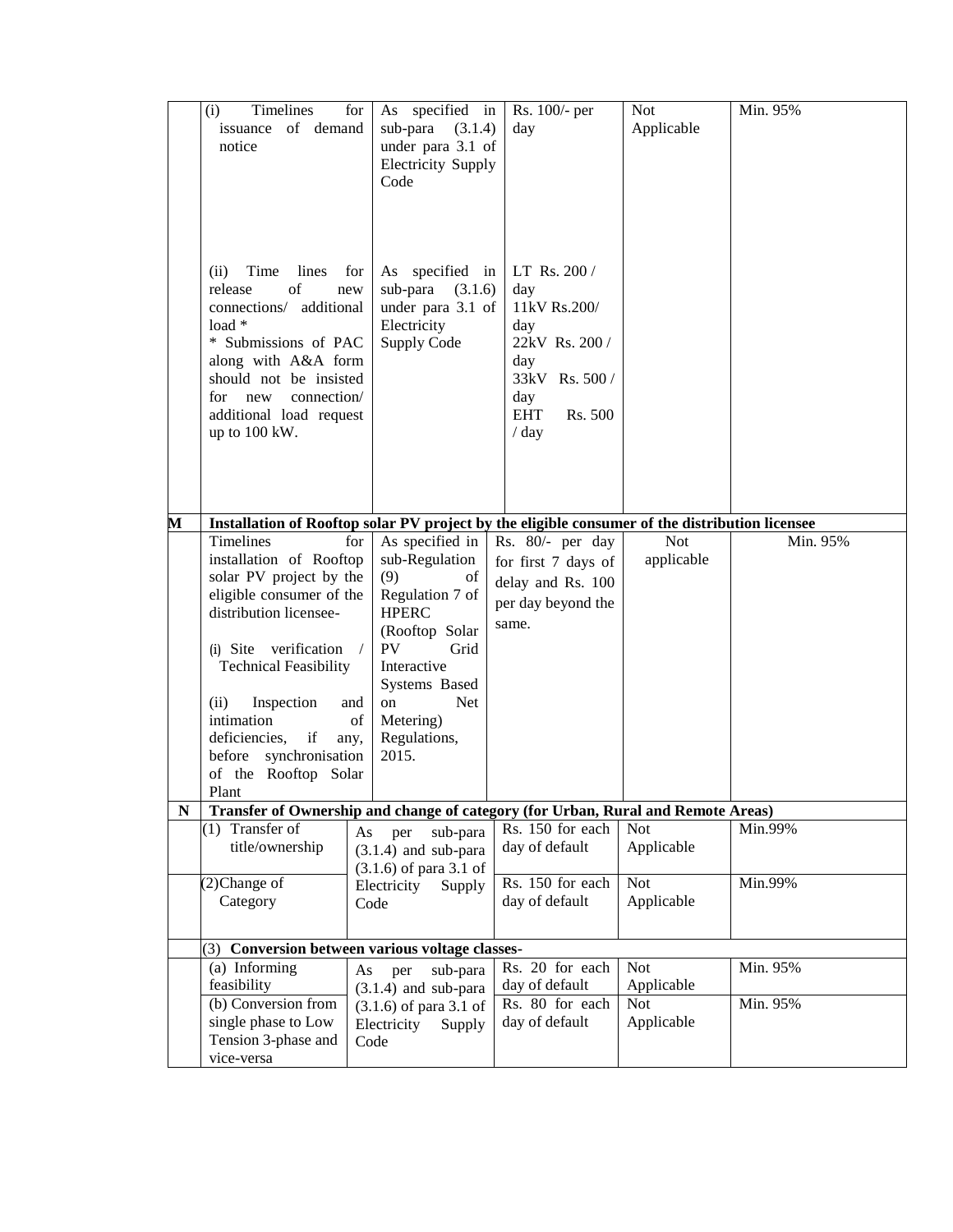|             | (c) Conversion from<br>Low Tension 3-<br>phase to High<br>Tension 3- phase<br>and vice-versa                                                                                                        |                                                                                                           | Rs. 80 for each<br>day of default                                                     | <b>Not</b><br>Applicable |                          | Min. 95% |          |
|-------------|-----------------------------------------------------------------------------------------------------------------------------------------------------------------------------------------------------|-----------------------------------------------------------------------------------------------------------|---------------------------------------------------------------------------------------|--------------------------|--------------------------|----------|----------|
|             | (i) if extension of<br>line is not required<br>(ii) if extension of<br>line is required                                                                                                             |                                                                                                           |                                                                                       |                          |                          |          |          |
| $\mathbf 0$ |                                                                                                                                                                                                     | Disconnection/Re-connection of supply (for Urban, Rural and Remote Areas)                                 |                                                                                       |                          |                          |          |          |
|             | (a) Consumer<br>requesting permanent<br>disconnection-<br>(i) special reading<br>and preparation of<br>final bill, including<br>all arrears up to the<br>date of such billing                       | within 5 days from<br>receipt of application                                                              | Rs. 80/- for each day of<br>default                                                   |                          | <b>Not</b><br>applicable |          | Min. 98% |
|             | (ii) disconnection of<br>supply                                                                                                                                                                     | Within 3 days upon<br>payment of dues or the<br>date indicated by the<br>consumer, whichever is<br>later. |                                                                                       |                          |                          |          |          |
|             | (iii) refund of the net<br>refundable<br>amount<br>of security deposit,<br>if any, as per the<br>of<br>provisions<br>$\,8\,$<br>of<br>Regulation<br>Security<br><b>HPERC</b><br>deposit Regulations |                                                                                                           | Simple interest @12%<br>pa as specified under<br>the security deposits<br>regulation. |                          |                          |          |          |
|             | of<br>$(1)$ in<br>case<br>permanent<br>disconnection<br>the request of the<br>consumer.                                                                                                             | Within 30 days of the<br>effective<br>date<br>of<br>termination<br>the<br>agreement                       | of                                                                                    |                          |                          |          |          |
|             | $(2)$ in<br>of<br>case<br>permanent<br>of<br>reduction<br>connected load /<br>contract demand<br>on the request of<br>the consumer.                                                                 | Within 30 days from<br>the effective date of<br>reduction of connected<br>load / contract demand          |                                                                                       |                          |                          |          |          |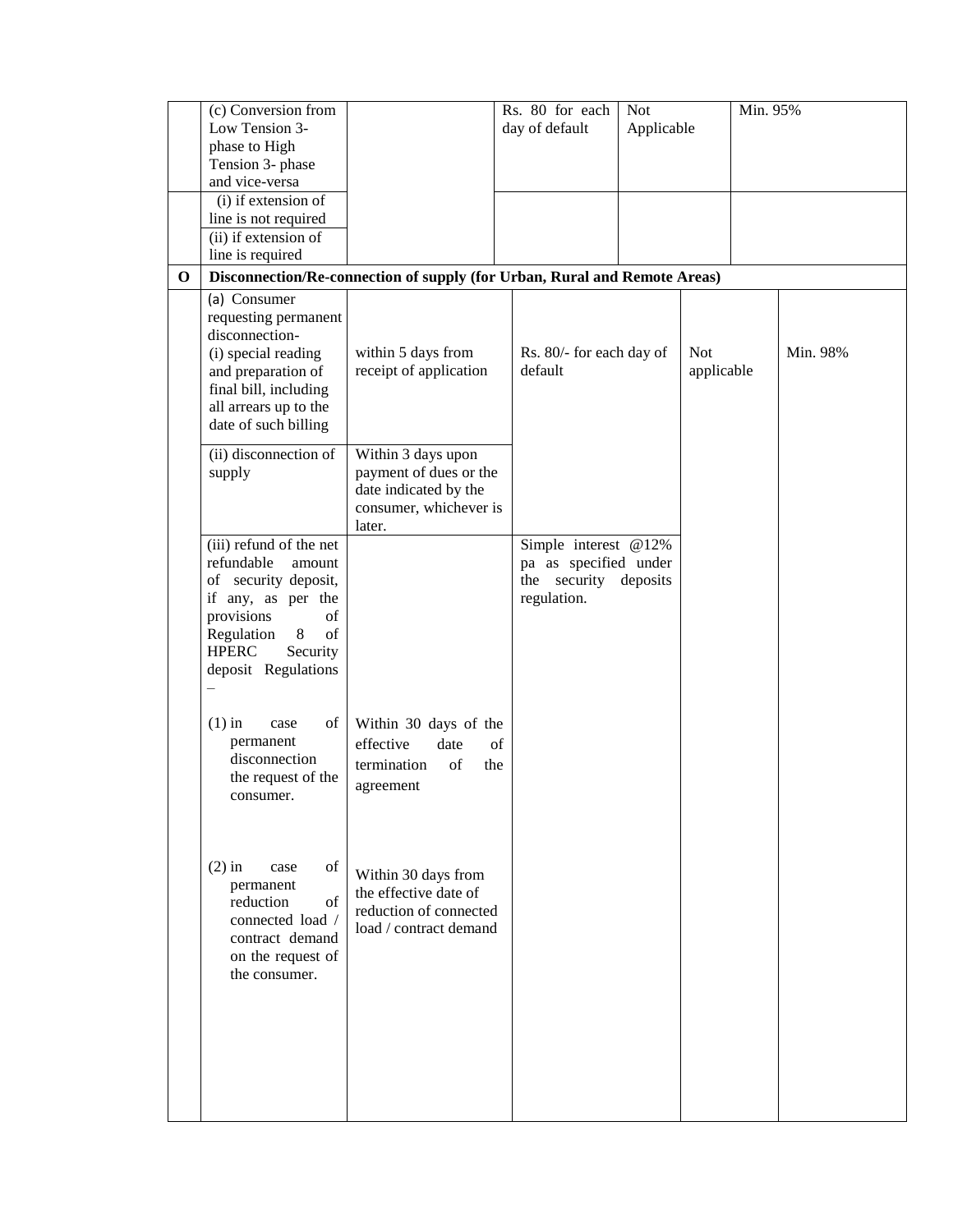|        | (iv) issuance of no                                 | Within 7 days from the                                                                                |           | Rs. 80 /- for each day of    | <b>Not</b> | Min. 95% |
|--------|-----------------------------------------------------|-------------------------------------------------------------------------------------------------------|-----------|------------------------------|------------|----------|
|        | dues Certificate as                                 | date of adjustment of                                                                                 | default.  |                              | applicable |          |
|        | sub-para<br>per                                     | security deposit<br>and                                                                               |           |                              |            |          |
|        | $(7.1.6)$ of para $7.1$                             | payment of balance                                                                                    |           |                              |            |          |
|        | electricity<br>of                                   | dues, if any, excess the                                                                              |           |                              |            |          |
|        | supply code                                         | of<br>amount<br>security                                                                              |           |                              |            |          |
|        |                                                     | deposit                                                                                               |           |                              |            |          |
|        |                                                     |                                                                                                       |           |                              |            |          |
|        |                                                     |                                                                                                       |           |                              |            |          |
|        | (b)                                                 | <b>Consumer requesting temporary disconnection-</b>                                                   |           |                              |            |          |
|        | special reading and                                 | Within 5 days                                                                                         |           | Rs. 80/- for each            | <b>Not</b> | Min. 95% |
|        | preparation of final                                |                                                                                                       |           | day of default               | applicable |          |
|        | including<br>all<br>bill,<br>arrears up to the date |                                                                                                       |           | beyond<br>specified          |            |          |
|        | of such billing                                     |                                                                                                       |           | maximum<br>time              |            |          |
|        | temporary                                           | within 5 days upon payment of                                                                         |           | limit                        |            |          |
|        | disconnection                                       | dues (including energy charges,                                                                       |           |                              |            |          |
|        |                                                     | charges<br>like<br>fix                                                                                | demand    |                              |            |          |
|        |                                                     | charges, meter rent etc. and                                                                          |           |                              |            |          |
|        |                                                     | reconnection charges                                                                                  |           |                              |            |          |
|        | <b>Reconnections-</b><br>(c)                        |                                                                                                       |           |                              |            |          |
|        | (i)<br>after temporary                              | Same as specified                                                                                     |           | Same as specified for new    | <b>Not</b> |          |
|        | disconnection (if the                               | for<br>new                                                                                            |           | connection/ additional load  | applicable |          |
|        | service line has been                               | connection/addition                                                                                   |           | request under item L of this |            |          |
|        | removed)                                            | al<br>load<br>request<br>under item L of this                                                         | schedule. |                              |            |          |
|        |                                                     | schedule.                                                                                             |           |                              |            |          |
|        | (ii)<br>after temporary                             | Within 12 working                                                                                     |           | Rs. 150/- per day of default | <b>Not</b> | Min. 99% |
|        | disconnection (if the                               | hours                                                                                                 |           |                              | applicable |          |
|        | service line has not                                |                                                                                                       |           |                              |            |          |
|        | been removed)                                       |                                                                                                       |           |                              |            |          |
|        | (iii)where                                          | within 12 working                                                                                     |           | Rs. 300/- per day of default | <b>Not</b> | 100%     |
|        | circumstances                                       | hours                                                                                                 |           |                              | Applicable |          |
|        | leading<br>the<br>to<br>disconnection               |                                                                                                       |           |                              |            |          |
|        | were<br>attributed<br>the<br>to                     |                                                                                                       |           |                              |            |          |
|        | licensee.                                           |                                                                                                       |           |                              |            |          |
|        | (iv)<br>Supply                                      | 24 working hours                                                                                      |           | Rs. 80/- per day             | <b>Not</b> | Min. 95% |
|        | permanently                                         | from the time the                                                                                     |           |                              | applicable |          |
|        | disconnected<br>but                                 | consumer                                                                                              |           |                              |            |          |
|        | for<br>arrangement                                  | completes<br>the                                                                                      |           |                              |            |          |
|        | supply of electricity                               | formalities for new                                                                                   |           |                              |            |          |
|        | as were being used                                  | connection                                                                                            |           |                              |            |          |
|        | for the supply before                               |                                                                                                       |           |                              |            |          |
|        | disconnection<br>have                               |                                                                                                       |           |                              |            |          |
|        | not been removed or                                 |                                                                                                       |           |                              |            |          |
|        | used for supply to                                  |                                                                                                       |           |                              |            |          |
|        | other consumer                                      |                                                                                                       |           |                              |            |          |
|        |                                                     |                                                                                                       |           |                              |            |          |
| Note,- |                                                     | The compensation shall be paid under item (iv) above only $-$                                         |           |                              |            |          |
|        |                                                     | (1) in case it is established that adequate arrangement for supply of power exists;                   |           |                              |            |          |
|        |                                                     | (2) in case PAC has been issued against the spare capacity, the same shall be treated as used for the |           |                              |            |          |
|        | purpose.                                            |                                                                                                       |           |                              |            |          |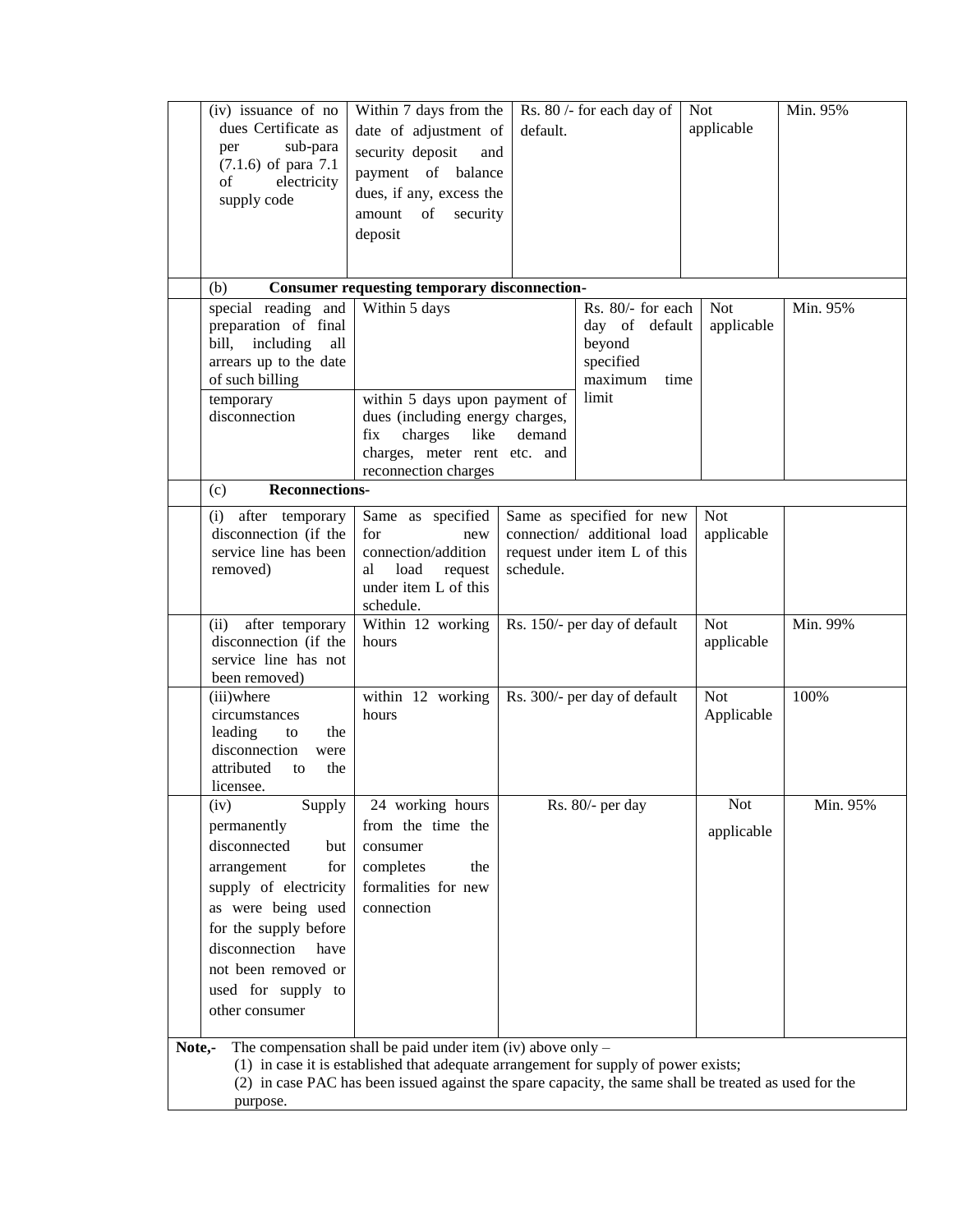|   | (d) Reconnection of<br>supply disconnected<br>under<br>sub-<br>section(1A)<br>of 1<br>section 135 of the<br>Act.                                                                                                                                                                                                           | Within 48<br>hours<br>from the date of<br>deposit or payment<br>of assessed amount<br>electricity<br><sub>or</sub><br>charges<br>in<br>accordance with the<br>Act.                                                  |                                                                                               |                          |          |
|---|----------------------------------------------------------------------------------------------------------------------------------------------------------------------------------------------------------------------------------------------------------------------------------------------------------------------------|---------------------------------------------------------------------------------------------------------------------------------------------------------------------------------------------------------------------|-----------------------------------------------------------------------------------------------|--------------------------|----------|
| P |                                                                                                                                                                                                                                                                                                                            | Power Availability Certificate (for Urban, Rural and Remote Areas)                                                                                                                                                  |                                                                                               |                          |          |
|   | Grant of<br>Power<br>availability<br>Certificate                                                                                                                                                                                                                                                                           | Within 30 days<br>(as per sub-para $(3.2.4)$ of<br>para 3.2 of Electricity<br>Supply Code)                                                                                                                          | Rs. 80 for each day of<br>default                                                             | <b>Not</b><br>Applicable | Min. 95% |
|   | refund of refundable<br>amount of Advance<br><b>Cost Share</b>                                                                                                                                                                                                                                                             | Within 30 days (as per<br>sub-para $(3.2.8)$ of para<br>3.2 of Electricity Supply<br>Code)                                                                                                                          |                                                                                               |                          |          |
| Q |                                                                                                                                                                                                                                                                                                                            | Temporary supply of Power (for Urban, Rural and Remote Areas)                                                                                                                                                       |                                                                                               |                          |          |
|   | Examination<br>the<br>technical feasibility<br>of the connection<br>requested for and if<br>found<br>feasible<br>sanctioning the load<br>and raising a demand<br>note -                                                                                                                                                    | Within 3 days of receipt<br>of the application and<br>payment of chargers.                                                                                                                                          | Rs. 80/- per day of default                                                                   | <b>Not</b><br>Applicable | Min. 95% |
|   | (b)<br>Release<br>of<br>temporary<br>$connection -$<br>Where<br>(i)<br>no<br>extension<br>of<br>distribution<br>mains<br>the<br>or<br>of<br>commissioning<br>new sub-station is<br>involved.<br>(ii) Where extension<br>of distribution mains<br>the<br>$\alpha$<br>of<br>commissioning<br>new sub-station is<br>involved. | Within 3 working days<br>from the receipt of<br>application and payment<br>of charges.<br>Within the timelines as<br>specified in item (b) of<br>sub-para $(3.1.6)$ under<br>para 3.1 of Electricity<br>Supply Code | LT Rs. 200 /day<br>11kV Rs. 200/day<br>$22kV$ Rs.200/day<br>33kV Rs.500/day<br>EHT Rs.500/day | <b>Not</b><br>applicable | Min. 95% |
| R |                                                                                                                                                                                                                                                                                                                            | Other Standards (for Urban, Rural and Remote Areas)                                                                                                                                                                 |                                                                                               |                          |          |
|   | (a)<br>Making<br>and<br>keeping<br>regular<br>appointments                                                                                                                                                                                                                                                                 | a) At Sub-Divisional<br>Level<br>-Twice a week<br>b) At Divisional Level                                                                                                                                            | Rs. 30/- per default<br>Rs. 80/- per default                                                  | <b>Not</b><br>Applicable | Min. 95% |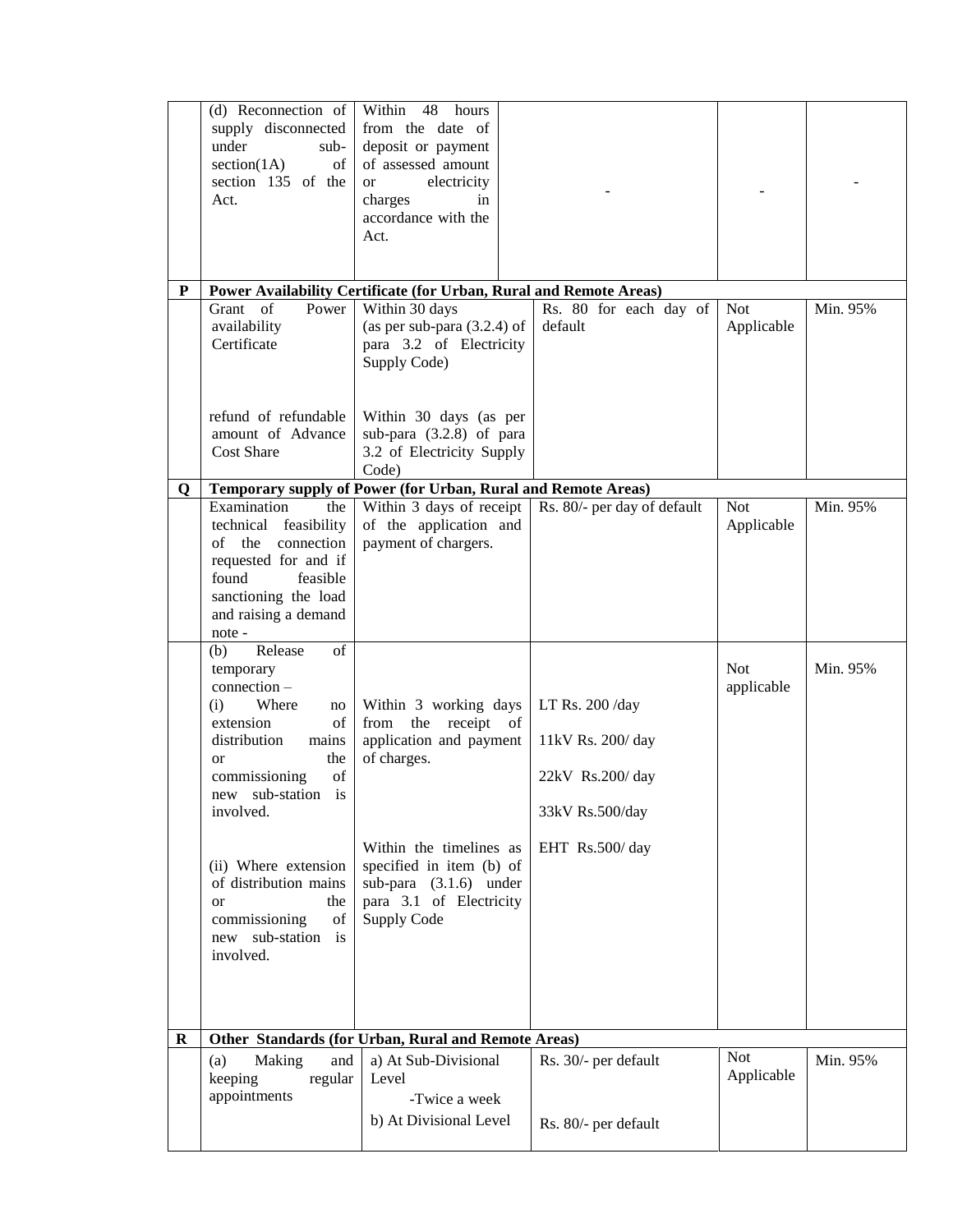|                                        | - Once a week                                      |                                                         |            |              |
|----------------------------------------|----------------------------------------------------|---------------------------------------------------------|------------|--------------|
|                                        | c) At Circle Level                                 | Rs. 150/- per default                                   |            |              |
|                                        | -Once a fortnight                                  |                                                         |            |              |
|                                        | d) At Chief Engineer                               | Rs. 300/- per default                                   |            |              |
|                                        | Level                                              |                                                         |            |              |
|                                        | -Once a month                                      |                                                         |            |              |
|                                        | Note:                                              |                                                         |            |              |
|                                        | 1) Days and time of                                |                                                         |            |              |
|                                        | appointments should be                             |                                                         |            |              |
|                                        | notified by the licensee                           |                                                         |            |              |
|                                        | on uniform basis for all<br>offices throughout the |                                                         |            |              |
|                                        | State.                                             |                                                         |            |              |
|                                        | 2) Days and time of                                |                                                         |            |              |
|                                        | appointment shall<br>be                            |                                                         |            |              |
|                                        | displayed outside the                              |                                                         |            |              |
|                                        | room of the Officer                                |                                                         |            |              |
|                                        | concerned<br>and<br>also                           |                                                         |            |              |
|                                        | printed on the backside<br>of the bills.           |                                                         |            |              |
|                                        |                                                    |                                                         | <b>Not</b> |              |
| (b)Making and<br>keeping special       | Appointments may be<br>had at the above levels     | Rs. 200 per default                                     | Applicable | Min. 98%     |
| appointments                           | at the specific request of                         |                                                         |            |              |
|                                        | any consumer                                       |                                                         |            |              |
| (c) Door step services                 | Within 2<br>days for                               | No compensation shall be                                | <b>Not</b> | Min. 95% of  |
| to senior citizens as                  | Urban and within 5                                 | payable.                                                | applicable | total        |
| per sub-para $(3.1.8)$ of              | days in Rural from the                             |                                                         |            | confirmation |
| para 3.1 of Electricity<br>Supply Code | date of confirmation of                            | However, in case service                                |            | s received   |
|                                        | availability by<br>such                            | sought by the senior                                    |            |              |
|                                        | senior citizen to the                              | citizen relates to payment                              |            |              |
|                                        | licensee.                                          | or discrepancies in the                                 |            |              |
|                                        |                                                    | bill, the supply shall not                              |            |              |
|                                        |                                                    | be disconnected for non                                 |            |              |
|                                        |                                                    | payment of dues without<br>ascertaining the claim of    |            |              |
|                                        |                                                    | senior citizen                                          |            |              |
|                                        |                                                    | Note;- in case the senior                               |            |              |
|                                        |                                                    | citizen requesting for such                             |            |              |
|                                        |                                                    | door step services does                                 |            |              |
|                                        |                                                    | confirm<br>the<br>not                                   |            |              |
|                                        |                                                    | availability within 5 days<br>from<br>the<br>telephonic |            |              |
|                                        |                                                    | request made, his request                               |            |              |
|                                        |                                                    | service<br>shall<br>for<br>be                           |            |              |
|                                        |                                                    | considered as withdrawn.                                |            |              |

- **Note;-** (1) Apart from the exclusions provided for in Regulation 14, the licensee shall also not be responsible to pay the compensation under these Regulations for the delay, if any, arising on account of the problems relating to statutory clearances, right of way, acquisition of land or delay in consumer's obligation, which is beyond its reasonable control.
	- (2) In cases where the timelines as per column (3) have been specified in terms of hours but the compensation as per column (4) and (5), has been specified on day basis, the compensation shall be calculated w.e.f the working day falling immediately after the close of the day in which the